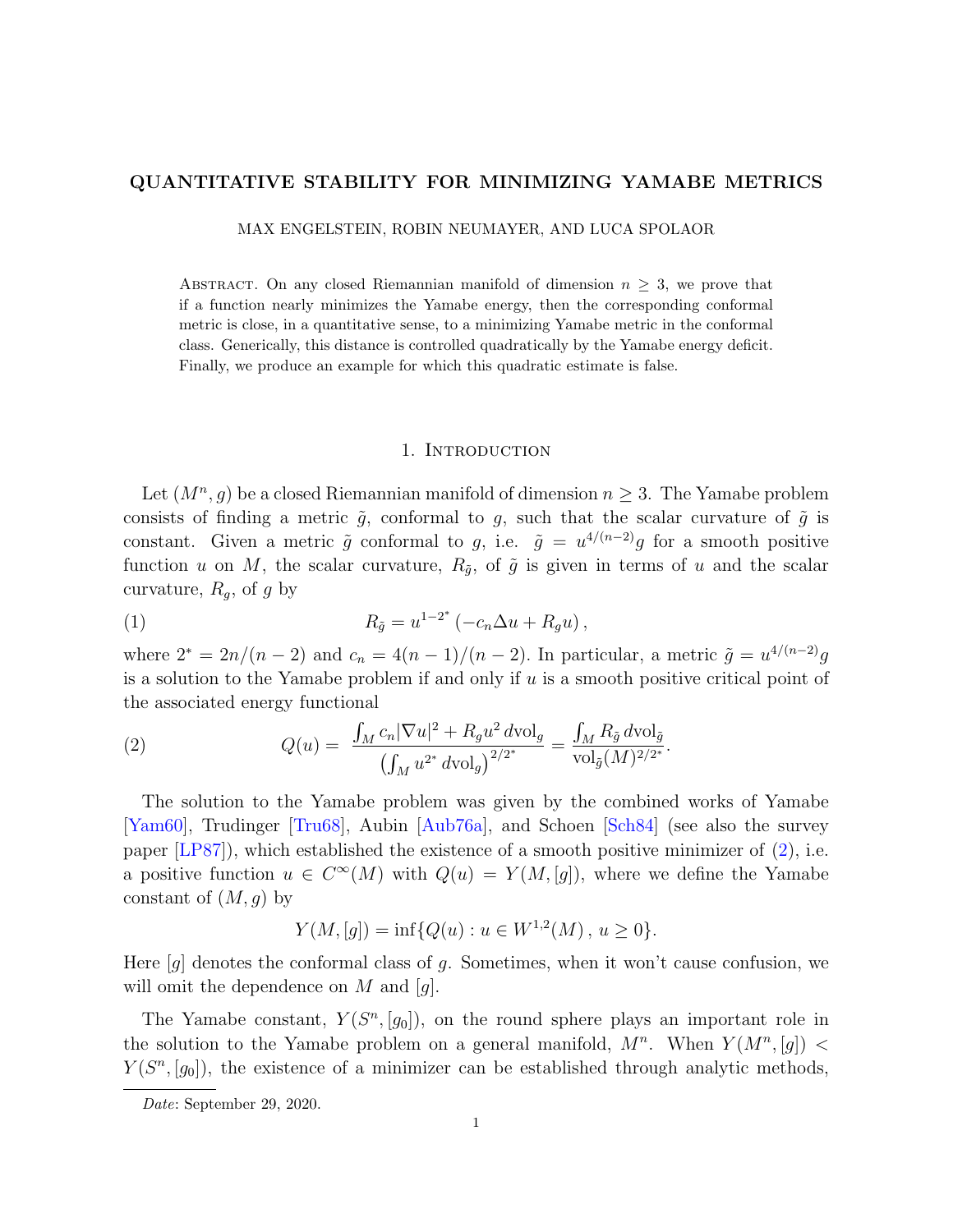either by approximating the Euler-Lagrange equation assiciated to [\(2\)](#page-0-0) by subcritical equations ([\[Tru68,](#page-21-1) [LP87\]](#page-20-0)), or via concentration compactness methods (see [\[Lio84\]](#page-20-1) or Uhlenbeck, c.f [\[LP87\]](#page-20-0)). On the other hand, Aubin [\[Aub76a\]](#page-19-0) and Schoen [\[Sch84\]](#page-21-2) showed that  $Y(M^n, [g]) < Y(S^n, [g_0])$  for any closed Riemannian manifold,  $(M^n, g)$ , that is not conformally equivalent to the round sphere.

In the case of the round sphere, the class of minimizers  $\mathcal{M}_{(S^n,g_0)}$  of [\(2\)](#page-0-0) were explicitly characterized by Aubin [\[Aub76b\]](#page-19-1) and Talenti [\[Tal76\]](#page-21-3) (see also Obata [\[Oba72\]](#page-21-4)): after composing with a stereographic projection, which maps the problem to Euclidean space, the set of minimizers is exactly the function  $v_0 = (1 + |x|^2)^{(2-n)/2}$ , along with its translations, dilations, and constant multiples on  $\mathbb{R}^n$ .

In [\[BL85\]](#page-19-2), Brezis and Lieb raised the question of quantitative stability for minimizers of the Yamabe functional on the sphere, asking whether the energy deficit  $Q_{(S^n,g_0)}(u)$  −  $Y(S^n, [g_0])$  of a given function  $u \in W^{1,2}(S^n)$  controls its distance to the family of minimizers  $\mathcal{M}_{(S^n,g_0)}$ . An optimal solution was given in [\[BE91\]](#page-19-3), where Bianchi and Egnell showed that there exists a dimensional constant c such that

<span id="page-1-1"></span>
$$
(3) \qquad Q_{(S^{n},g_{0})}(u) - Y(S^{n},[g_{0}]) \ge c \left( \frac{\inf \{ ||u - v||_{W^{1,2}(S^{n})} \mid v \in \mathcal{M}_{(S^{n},g_{0})} \}}{||u||_{L^{2^{*}}(S^{n})}} \right)^{2}
$$

for any nonnegative  $u \in W^{1,2}(S^n)$  $u \in W^{1,2}(S^n)$  $u \in W^{1,2}(S^n)$ .<sup>1</sup> This result is sharp in the sense that the exponent 2 cannot be replaced by a smaller one and the  $W^{1,2}$  norm measuring the distance of u to the family of minimizers cannot be replaced by a stronger norm.

In this paper, we address this question of Brezis and Lieb in the setting of the Yamabe functional on *any* smooth closed Riemannian *n*-manifold  $(M^n, g)$ , with  $n \geq 3$ . In contrast to the case of the round sphere, the minimizers for a general manifold are not known in any explicit form.

Fix a closed Riemannian manifold,  $(M^n, g)$ , of dimension  $n \geq 3$ , and let  $\mathcal{M} \subset W^{1,2}(M)$ denote the set of all minimizers of  $Q(u)$ . Define

(4) 
$$
d(u, \mathcal{M}) = \frac{\inf \{ ||u - v||_{W^{1,2}(M)} \mid v \in \mathcal{M} \}}{||u||_{L^{2^*}(M)}}.
$$

Our first main result is a quantitative stability estimate for minimizers of the Yamabe functional.

<span id="page-1-2"></span>**Theorem 1.1** (Quantitative stability for minimizers). Let  $(M^n, g)$  be a  $C^{\infty}$  closed Riemannian manifold of dimension  $n \geq 3$  that is not conformally equivalent to the round sphere. There exist constants  $c > 0$  and  $\gamma \geq 0$ , depending on  $(M, g)$ , such that

<span id="page-1-3"></span>(5) 
$$
Q(u) - Y(M, [g]) \geq c d(u, \mathcal{M})^{2+\gamma} \qquad \forall u \in W^{1,2}(M; \mathbb{R}_+).
$$

<span id="page-1-0"></span><sup>&</sup>lt;sup>1</sup>We note that question of Brezis and Lieb and the result in [\[BE91\]](#page-19-3) are stated on Euclidean space, but the form [\(3\)](#page-1-1) follows after composition with stereographic projection and integration by parts.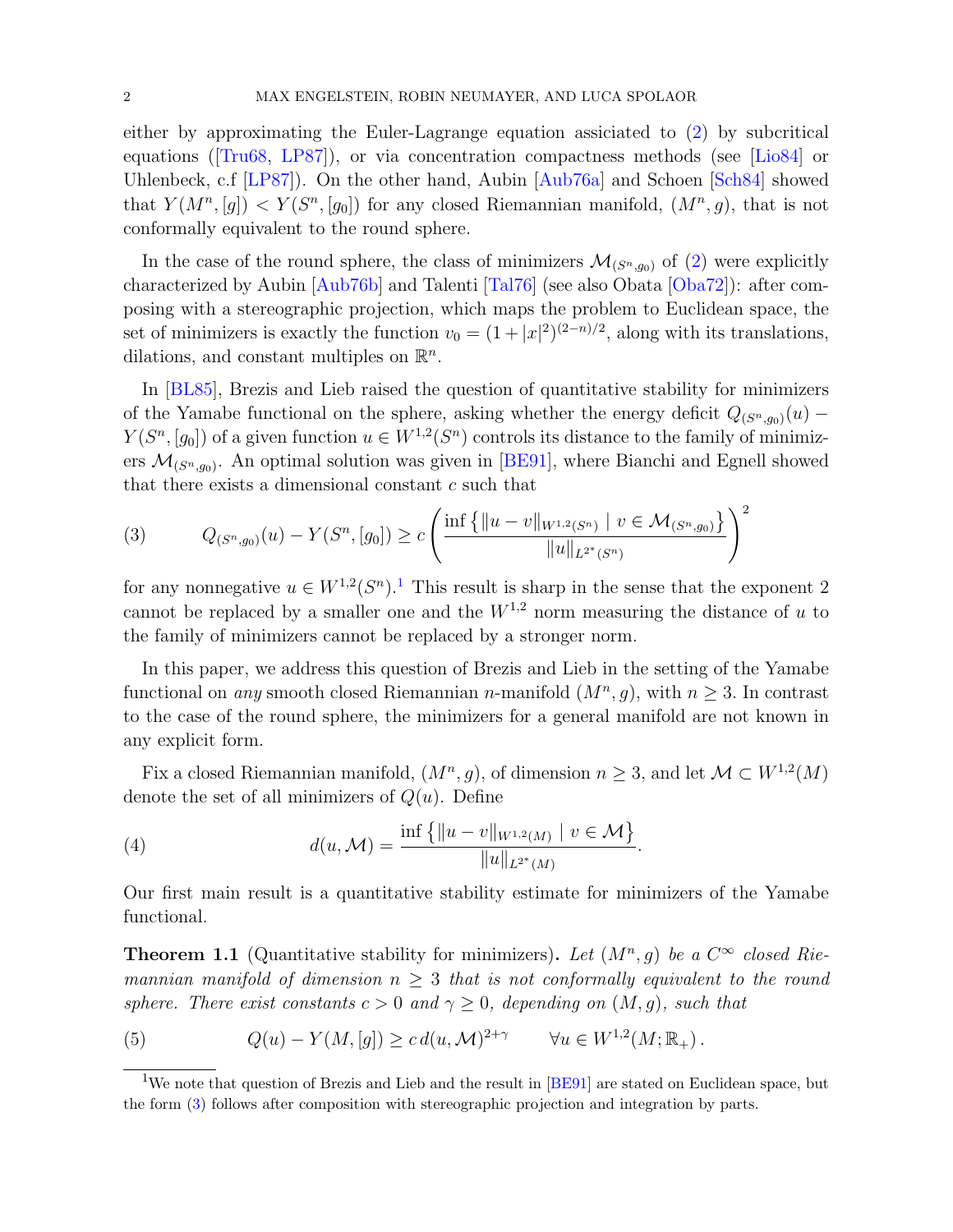#### QUANTITATIVE YAMABE 3

Moreover, there exists an open dense subset G in the  $C^2$  topology on the space of  $C^{\infty}$ conformal classes of metrics on M such that if  $[q] \in \mathcal{G}$ , we may take  $\gamma = 0$ .

From a geometric point of view, one drawback of Theorem [1.1](#page-1-2) is that the distance,  $d(u, \mathcal{M})$ , depends on the choice of background metric,  $g \in [g]$ . However, as a consequence of Theorem [1.1,](#page-1-2) we obtain the following conformally invariant stability estimate. Define the following conformally invariant distance between two metrics in a conformal class:

$$
||g_u - g_v|| = \left(\int_M |u - v|^{2^*} dvol_g\right)^{1/2^*},
$$

where here and in the sequel we will freely make the identification of a conformal metric  $g_u = u^{4/(n-2)}g$  and its conformal factor u. Although  $\| - \|$  is defined with respect to a fixed conformal representative  $g \in [g]$ , we will show that it is independent of this choice. Similarly, in the case when  $Y = Y(M, [g]) \geq 0$ , may define

$$
||g_u - g_v||_* = \left( \int_M c_n |\nabla u - \nabla v|^2 + Y(u - v)^2 dv \, dy \right)^{1/2}
$$

for any  $g \in \mathcal{M}(M,g)$  with  $\mathrm{vol}_g(M) = 1$ . Again, although  $\| - \|_*$  is defined with respect to a fixed conformal representative, we show that the definition is independent of this choice.

<span id="page-2-0"></span>**Corollary 1.2** (Conformal quantitative stability). Let  $(M^n, g)$  be a  $C^{\infty}$  closed Riemannian manifold of dimension  $n \geq 3$ . There exist constants  $c > 0$  and  $\gamma \geq 0$ , depending on  $M$  and  $[g]$ , such that

<span id="page-2-2"></span>(6) 
$$
\mathcal{R}_g - Y(M,[g]) \ge c \left( \frac{\inf \{ ||g - \tilde{g}|| : \tilde{g} \in \mathcal{M} \}}{\text{vol}_g(M)^{1/2^*}} \right)^{2+\gamma} \qquad \forall g \in [g].
$$

Here  $\mathcal{R}_g = \text{vol}_g(M)^{-2/2^*} \int_M R_g d\text{vol}_g$  is the volume-normalized total scalar curvature of g. When  $Y = Y(M, [g]) \geq 0$ , there exist constants  $c > 0$  and  $\gamma \geq 0$  depending on M and [g] such that

<span id="page-2-3"></span>(7) 
$$
\mathcal{R}_g - Y(M,[g]) \ge c \left( \frac{\inf \{ ||g - \tilde{g}||_* : \tilde{g} \in \mathcal{M} \}}{\text{vol}_g(M)^{1/2^*}} \right)^{2+\gamma} \qquad \forall g \in [g].
$$

Moreover, for an open dense subset in the  $C<sup>2</sup>$  topology on the space of conformal classes of  $C^{\infty}$  metrics on M, we may take  $\gamma = 0$ .

Notice that in Theorem [1.1](#page-1-2) and Corollary [1.2,](#page-2-0) we obtain a quadratic stability estimate only for a generic set of metrics. This result is in fact sharp. Indeed, adapting an example of Schoen [\[Sch91\]](#page-21-5) (see also [\[CCR15\]](#page-19-4)), we show that there exist manifolds for which  $\gamma > 0$ in [\(5\)](#page-1-3), thus proving the optimality of the result.

<span id="page-2-1"></span>**Theorem 1.3** (Super Quadratic Growth). Let  $n \geq 3$ . There exist  $\gamma > 1$ , a closed Riemannian manifold with analytic metric,  $(M^n, g)$ , a unique minimizer of the Yamabe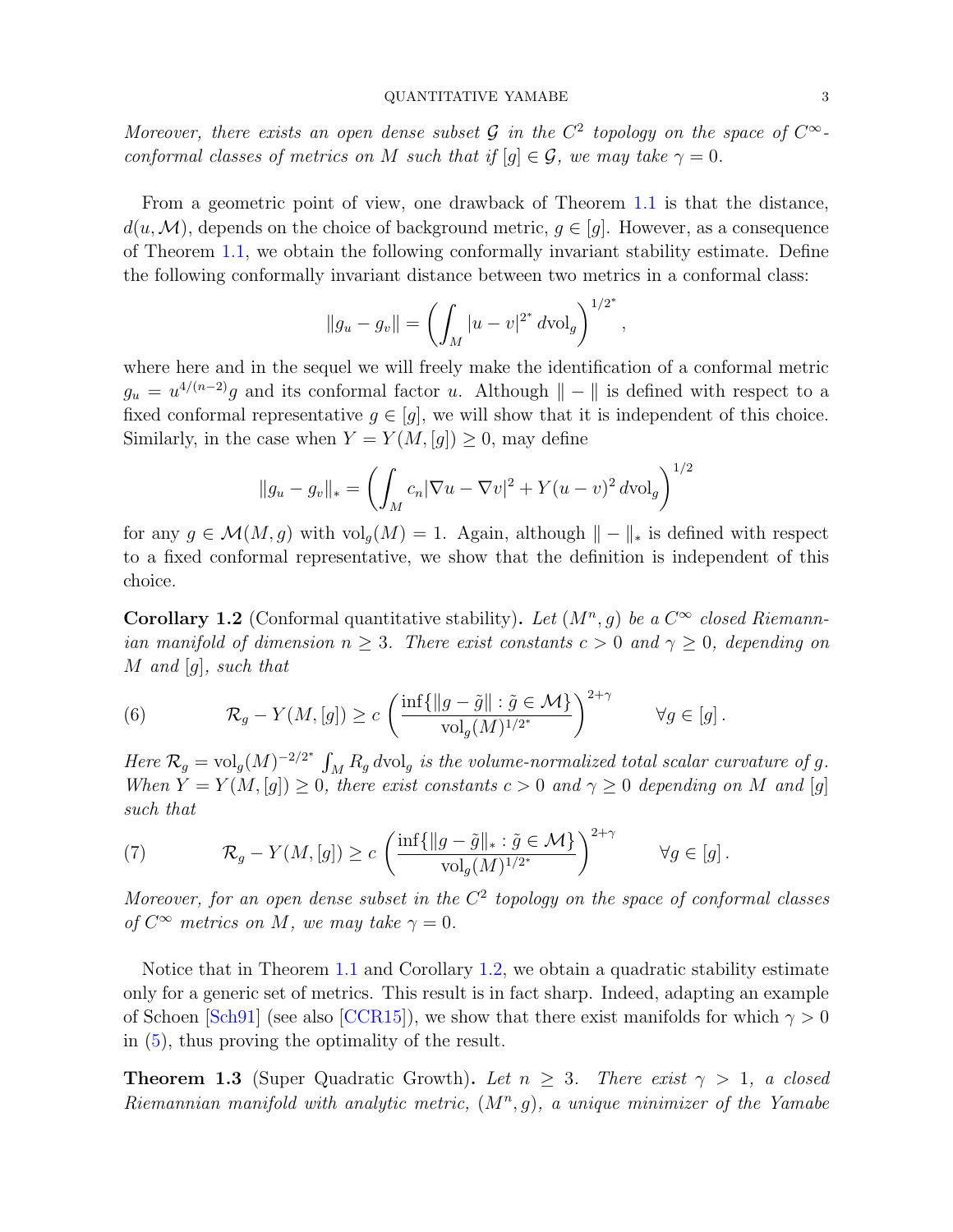energy Q on  $(M^n, g)$ , which we set equal to 1 (by a conformal change), and a sequence of  $u_i \in W^{1,2}(M)$  with  $u_i \to 1$  in  $W^{1,2}$  such that

<span id="page-3-0"></span>(8) 
$$
\lim_{i \to \infty} \frac{Q(u_i) - Y(M, [g])}{\|u_i - 1\|_{W^{1,2}(M)}^{2+\gamma}} = 0.
$$

In fact, adapting the aforementioned examples from [\[Sch91,](#page-21-5) [CCR15\]](#page-19-4), we will produce an example such that [\(8\)](#page-3-0) holds for any  $\gamma$  < 2. It is an interesting question whether for every  $\gamma > 0$  one can find a metric  $g_{\gamma}$  which satisfies [\(8\)](#page-3-0), as in the case of the quantitative isoperimetric inequality on a Riemannian manifold, [\[CES19\]](#page-19-5).

1.1. Background on Quantitative Stability and the Yamabe Functional. The problem of establishing quantitative stability estimates for functional and geometric inequalities has been a topic of extensive study in recent years. For instance, sharp quantitative estimates have been established for the isoperimetric inequality on Euclidean space [\[FMP08,](#page-20-2) [FMP10,](#page-20-3) [CL12\]](#page-20-4), the round sphere [\[BDF17\]](#page-19-6), hyperbolic space [\[BDS15\]](#page-19-7), and on arbitrary Riemannian manifolds [\[CES19\]](#page-19-5). Closely related to the Yamabe problem, quantitative stability estimates for Sobolev inequalities on Euclidean space have been studied, in addition to the aforementioned result of [\[BE91\]](#page-19-3), in [\[CFMP09,](#page-20-5) [FMP13,](#page-20-6) [FN19,](#page-20-7) [Neu20,](#page-20-8) [FZ20,](#page-20-9) [HS19\]](#page-20-10). In a slightly different direction, quantitative stability estimates for critical points have been addressed for the isoperimetric inequality on Euclidean space [\[CM17,](#page-20-11) [KM17\]](#page-20-12) and for the Sobolev inequality [\[CFM18,](#page-20-13) [FG20\]](#page-20-14). Apart from [\[CES19\]](#page-19-5), all of these results make crucial use of the explicit form of minimizers and critical points or of the symmetries of the ambient space. See [\[Fus15\]](#page-20-15) for a survey of quantitative stability results for functional and geometric inequalities.

Critical points of the volume-normalized Einstein-Hilbert action functional,  $\mathcal{R}(q)$  =  $\text{vol}_g(M)^{-2/2^*}\int_M R_g d\text{vol}_g$ , are Einstein metrics, i.e. metrics g satisfying  $\text{Ric}_g = \lambda g$  for some  $\lambda \in \mathbb{R}$  where Ric<sub>q</sub> is the Ricci curvature tensor of g. The Yamabe functional Q defined in [\(2\)](#page-0-0) is the restriction of this functional (and thus the corresponding variational problem) to a given conformal class [g]. If  $Y(M, [g]) \leq 0$ , then the Euler-Lagrange equation corresponding to the Yamabe functional [\(2\)](#page-0-0) (see [\(9\)](#page-5-0) below) satisfies the maximum principle and thus there is a unique critical Yamabe metric. Similarly, if the conformal class [g] has a representative that is an Einstein metric and is not conformal to the round sphere, then this metric is the unique critical Yamabe metric thanks to a theorem of Obata [\[Oba72\]](#page-21-4). On the round sphere  $(S<sup>n</sup>, g<sub>0</sub>)$ , the family of minimizing Yamabe metrics is noncompact, though for any closed Riemannian manifold that is not conformal to the round sphere, the family of unit-volume minimizers is compact in the  $C<sup>2</sup>$  topology (see Lemma [4.1\)](#page-12-0). In fact, Anderson [\[And05\]](#page-19-8) showed that for an open dense set in the space of conformal classes,  $[g]$  has a unique (unit volume) minimizing Yamabe metric. In general, however, minimizing Yamabe metrics are non-unique; see [\[Sch91,](#page-21-5) [Sch89\]](#page-21-6). Pollack [\[Pol93,](#page-21-7) [Pol91\]](#page-21-8) showed that, for any  $N \in \mathbb{N}$ , the set of conformal classes containing at least N critical Yamabe metrics is dense in the  $C<sup>0</sup>$  norm on the space of conformal classes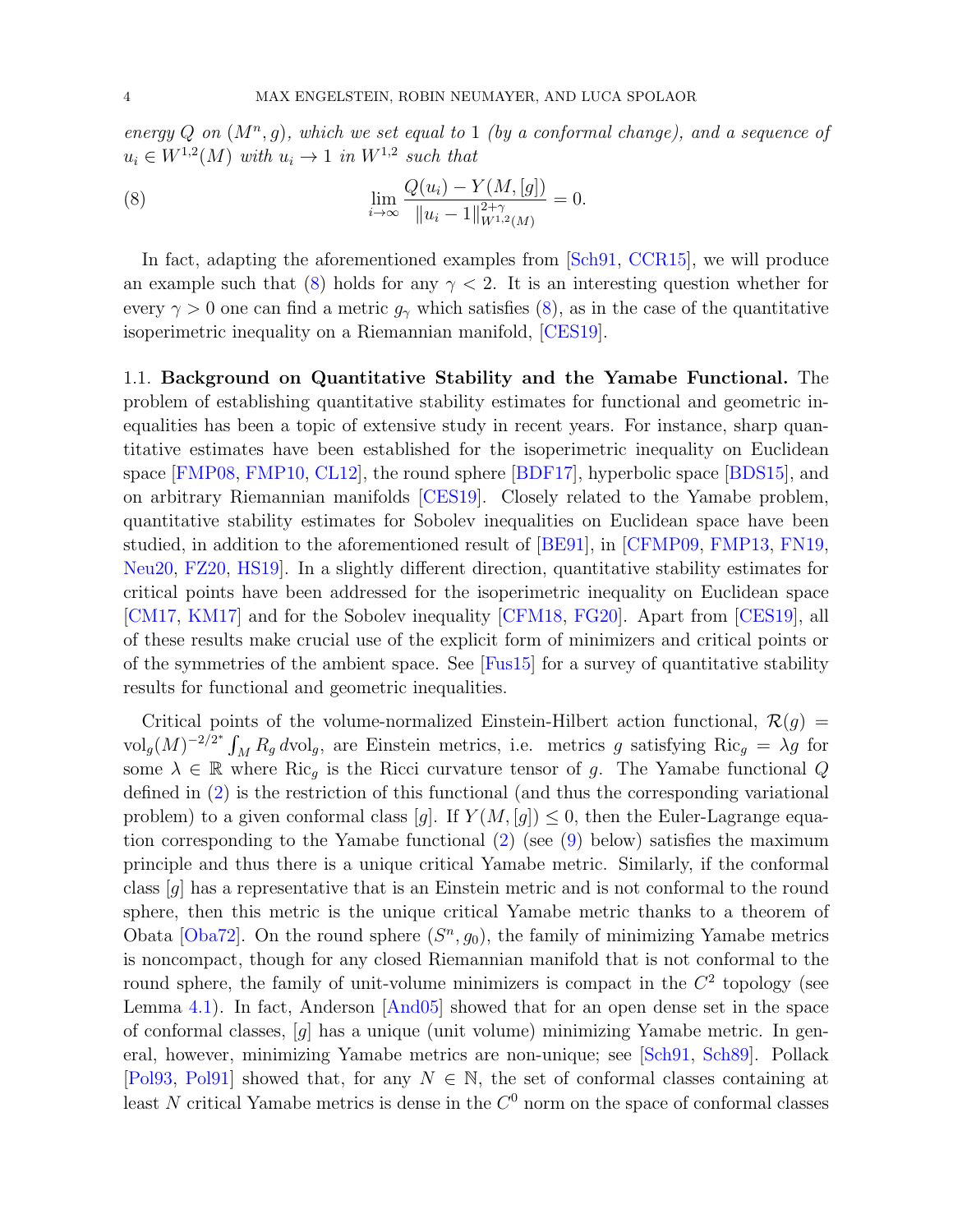#### QUANTITATIVE YAMABE 5

with positive Yamabe constant. Suitably normalized families of critical points of  $Q$  are compact in the  $C^2$  topology for  $n \leq 24$  [\[Sch91,](#page-21-5) [LZ99,](#page-20-16) [Dru04,](#page-20-17) [KMS09\]](#page-20-18), while compactness may fail for  $n > 25$  [\[Bre08,](#page-19-9) [BM09\]](#page-19-10) or when the metrics are non-smooth [\[BM01\]](#page-19-11). Further related areas of study include the Yamabe problem on compact manifolds with boundary [\[Esc92b,](#page-20-19) [Esc92a\]](#page-20-20) and the Yamabe flow [\[Bre05,](#page-19-12) [Bre07,](#page-19-13) [CCR15\]](#page-19-4). For further literature review on the Yamabe problem, we refer the reader to [\[DH05,](#page-20-21) [BM11\]](#page-19-14).

1.2. Description of the proof. The proof of Theorem [1.1](#page-1-2) makes use of the so-called Lojasiewicz inequality, while the generic statement follows from the fact that for generic conformal classes of metric on a given manifold critical points of the Yamabe functional are non-degenerate. By non-degenerate, we mean that the second variation of the Yamabe functional has trivial kernel. The connection between the Lojasiewicz inequality and quantitative stability inequalities was first introduced in [\[CES19\]](#page-19-5) for the isoperimetric problem.

We remark that, in contrast to [\[CES19\]](#page-19-5), our main theorems do not require the analyticity of the metric. This distinction arises from the difference between the area functional considered in [\[CES19\]](#page-19-5) and the Yamabe functional considered here, namely, that on any closed Riemannian manifold  $(M, g)$ , the Yamabe functional is an analytic map with respect to  $u \in W^{1,2}(M)$  in the sense of [\[Zei86,](#page-21-9) Definition 8.8]; see [\[CCR15,](#page-19-4) Lemma 6]. This analyticity allows us to apply the Lojasiewicz inequality. While the "gradient-Lojasiewicz" inequality has been used before to study Yamabe flows (c.f. [\[CCR15,](#page-19-4) [Bre05\]](#page-19-12)), our paper is the first use of the "distance-Lojasiewicz" inequality in the Yamabe literature of which we are aware.

The proof of Theorem [1.3](#page-2-1) exploits ideas of Adam-Simon [\[AS88\]](#page-19-15), where the notion of Adam-Simon condition of order  $p$  was introduced, together with the examples constructed in [\[CCR15\]](#page-19-4).

1.3. **Acknowledgments.** M. Engelstein was partially supported by a NSF DMS 2000288. R. Neumayer was partially supported by NSF DMS 1901427 and NSF RTG 1502632. L. Spolaor was partially supported by NSF DMS 1951070. This project was begun while M. Engelstein was visiting Chicago for the AY 2019-2020. He thanks the University of Chicago and especially Carlos Kenig for their hospitality. We thank Otis Chodosh and Dan Pollack for useful conversations about this work.

# 2. Properties of the Yamabe Energy and Lyapunov-Schmidt reduction

Throughout, we fix a background metric  $g \in [g]$ . This conformal representative g is implicit in the definition of the Sobolev function spaces. However, as we saw in Section [1,](#page-0-1) our end results in Corollary [1.2](#page-2-0) will be independent of the choice of conformal representative.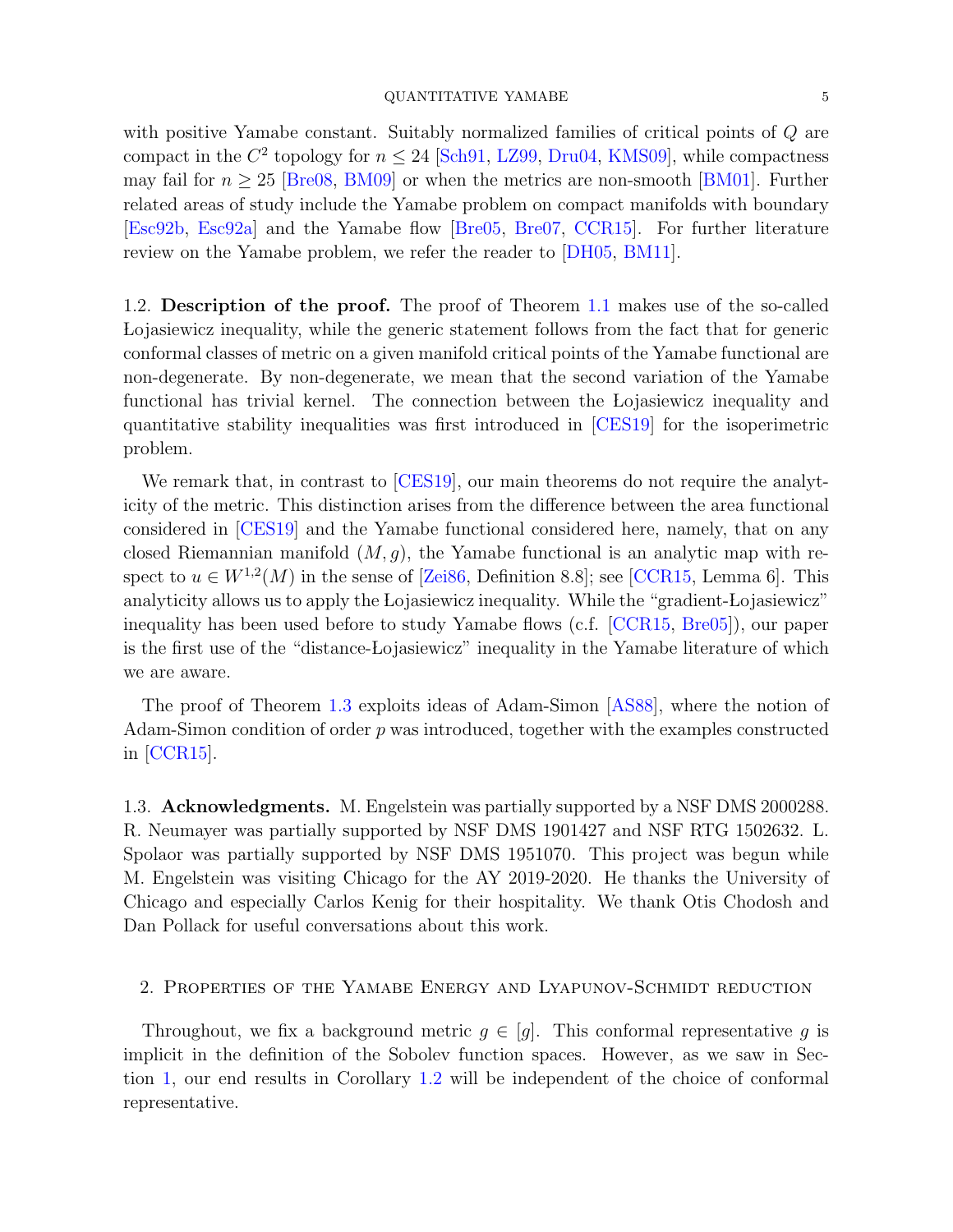Recall the Yamabe energy:

<span id="page-5-0"></span>
$$
Q(u) = \frac{\int_M c_n |\nabla u|^2 + R_g u^2 d\text{vol}_g}{\|u\|_{L^{2^*}(M)}^2}
$$

.

A non-negative critical point  $u$  of  $Q$  is a non-negative smooth solution of the nonlinear eigenvalue problem

(9) 
$$
-c_n \Delta u + Ru = \lambda u^{2^*-1},
$$

where the value of  $\lambda$  is given by  $\lambda = Q(u) ||u||_{L^{2-\lambda^*}}^{2-2^*}$  $\mathcal{L}^{2-2^*}$  We will denote by  $\mathcal{CSC}([g]) \subset$  $W^{1,2}(M)$  the set of all critical points in a given conformal class [g], i.e. solutions to [\(9\)](#page-5-0) for some  $\lambda \in \mathbb{R}$ . As usual, we will omit the dependence on the conformal class when clear from the context.

Although  $Q(cu) = Q(u)$  for any  $c > 0$ , it will often be easier to work with functions that have  $L^{2^*}$  norm equal to 1. To that end we introduce the following Banach manifold:

<span id="page-5-1"></span>(10) 
$$
\mathcal{B} = \left\{ u \in W^{1,2}(M; \mathbb{R}_+) \mid \int_M u^{2^*} \, d\text{vol}_g = 1 \right\}.
$$

Note that the collection of metrics represented by [\(10\)](#page-5-1) is conformally invariant; this can be seen in the equivalent condition that the metric  $g_u = u^{4/(n-2)}g$  has unit volume.

<span id="page-5-4"></span>**Lemma 2.1** (Banach manifold of metrics of volume 1). The set  $\mathcal{B} \subset W^{1,2}(M)$  is a Banach manifold, and for every  $v \in \mathcal{B}$  the tangent space to  $\mathcal{B}$  is given by

$$
T_v \mathcal{B} = \left\{ u \in W^{1,2}(M) \mid \int_M v^{2^*-1} u \, d\text{vol}_g = 0 \right\}.
$$

We will denote by  $\pi_{T_v\mathcal{B}}$  the  $L^2$ -orthogonal projection onto  $T_v\mathcal{B}$ . In particular, for every  $u \in \mathcal{B}$  the second variation of Q on  $\mathcal{B}$  is given by

<span id="page-5-2"></span>(11) 
$$
\frac{1}{2} \nabla_{\mathcal{B}}^2 Q(u)[\varphi, \eta] = \int_M \left\{ c_n \nabla \pi_{T_u \mathcal{B}} \varphi \cdot \nabla \pi_{T_u \mathcal{B}} \eta + R_g \left( \pi_{T_u \mathcal{B}} \varphi \right) \left( \pi_{T_u \mathcal{B}} \eta \right) \right\} d\text{vol}_g
$$

$$
-(2^* - 1) Q(u) \int_M u^{2^* - 2} \left( \pi_{T_u \mathcal{B}} \varphi \right) \left( \pi_{T_u \mathcal{B}} \eta \right) d\text{vol}_g.
$$

for all  $\varphi, \eta \in W^{1,2}(M)$ . We will often omit the projection maps when we are doing computations with  $\nabla_{\mathcal{B}}^2 Q$ .

In the special case that g is a metric of constant curvature with volume 1 and  $u = 1$  we have the formula (omitting the projection maps):

(12) 
$$
\frac{1}{2}\nabla_B^2 Q(1)[\varphi,\eta] = \frac{4}{n-2}\int -(n-1)(\Delta\varphi)\eta - R_g\varphi\eta \,d\mathrm{vol}_g.
$$

<span id="page-5-3"></span>Moreover, the following properties hold.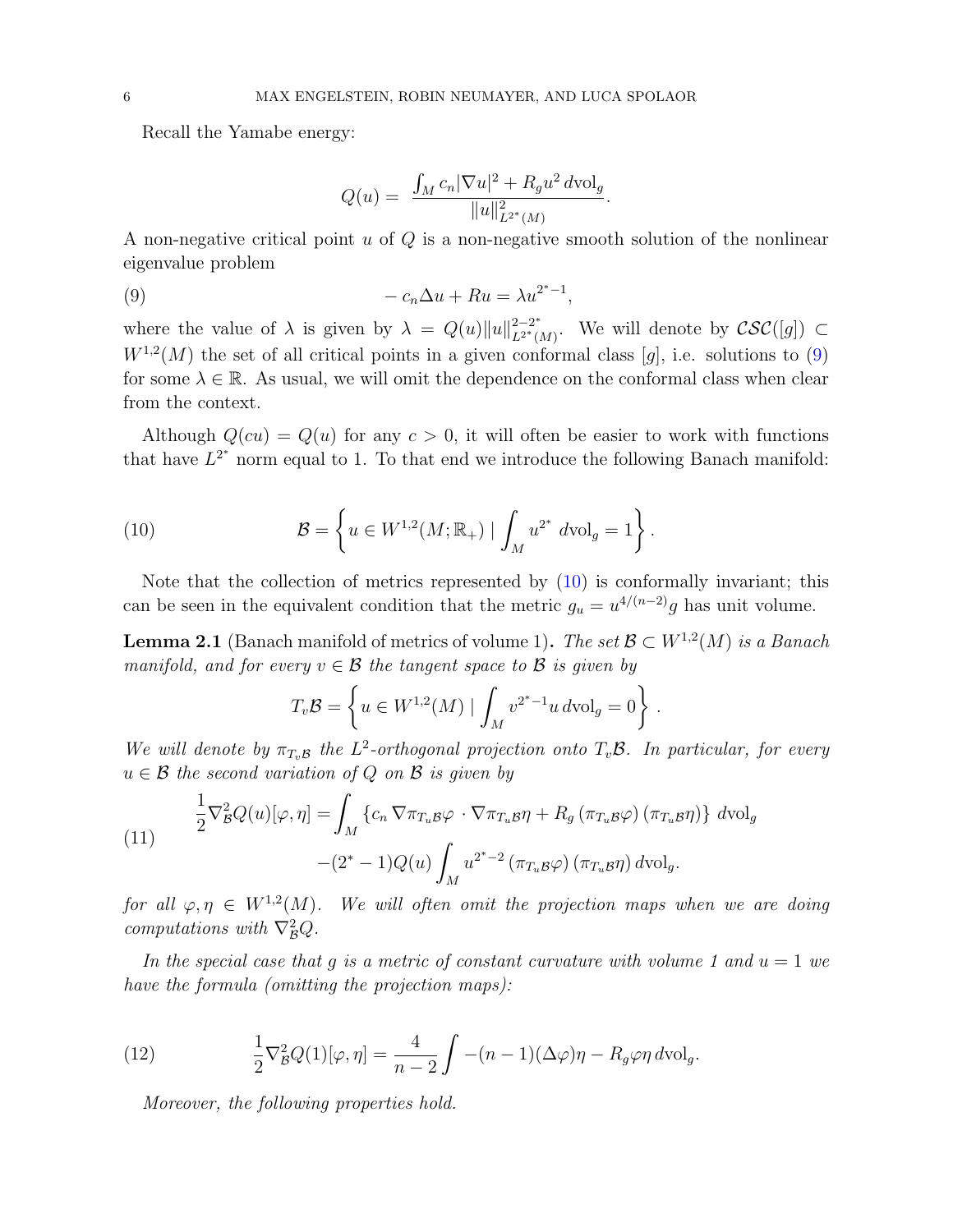- (1) The function  $w \mapsto \frac{\nabla^2_{\mathcal{B}}Q(w)[\eta,-]}{\|w\|_{\mathcal{B}}}$  $\frac{d_H(w)}{w\|v\|_{C^{2,\alpha}}}$  is a continuous function from  $C^{2,\alpha}\cap\mathcal{B}\to C^{0,\alpha}$  with a modulus of continuity uniform over  $\eta \in C^{2,\alpha}$ .
- (2) The function  $w \mapsto \frac{\nabla_B^2 Q(w)[\eta,\xi]}{\|w\|_{\mathcal{L}^2} \|f\|_{\mathcal{L}^2}}$  $\frac{\nabla^2_{\mathcal{B}}Q(w)|\eta,\xi|}{\|\eta\|_{W^{1,2}}\|\xi\|_{W^{1,2}}}$  is a continuous function from  $\mathcal{B} \to \mathbb{R}$  with modulus of continuity uniform over  $\xi, \eta \in W^{1,2}$ .

*Proof.* Since  $W^{1,2}(M)$  is separable, to check that  $\mathcal{B}$  is a Banach submanifold of  $W^{1,2}(M)$ , it suffices to check that the function  $G \colon W^{1,2}(M) \to \mathbb{R}$  defined by  $G(u) := \int_M u^{2^*} dvol_g - 1$ is a submersion in a neighborhood of every point  $v \in W^{1,2}(M)$ . This is an easy exercise, since we have

$$
DG(v)[\varphi] := \int_M v^{2^*-1} \varphi \, d\mathrm{vol}_g \qquad \forall \varphi \in W^{1,2}(M) \, ,
$$

so that choosing  $\varphi = v$  (or  $\varphi = 1$  since  $v > 0$  anyway) we get  $DG(v)[\varphi] = 1 \neq 0$ . In the sequel, given  $v \in \mathcal{B}$ , we will denote by  $L_v$  the linear (continuous) operator on  $W^{1,2}$ defined by  $L_v := DG(v)$  and by  $T_v\mathcal{B}$  the tangent space to  $\mathcal{B}$  at v, which is a codimension 1 subspace of  $W^{1,2}$  defined by

$$
T_v \mathcal{B} = \{ u \in W^{1,2}(M) \mid L_v u = 0 \}.
$$

Define the orthogonal projection  $\pi_{T_v\mathcal{B}} : W^{1,2}(M) \to T_v\mathcal{B} \subset W^{1,2}(M)$  by

$$
\pi_{T_v} \mathcal{B} u = u - \left( \int v^{2^* - 1} u \right) v.
$$

Let us denote

$$
\mathcal{E}(u) := \int_M c_n |\nabla u|^2 + R_g u^2 d\mathrm{vol}_g,
$$

and observe that if  $u \in \mathcal{B}$ , then  $\mathcal{E}(u) = Q(u)$ . For  $u \in \mathcal{B}$  and  $\varphi \in W^{1,2}(M)$ , we can compute the first variation of  $Q$  at points of  $B$  to be: (13)

<span id="page-6-0"></span>
$$
\nabla Q(u)[\phi] := \frac{d}{dt} (Q(u+t\phi)) \Big|_{t=0}
$$
  
=  $\left( [\text{vol}(M, g_{u+t\phi})]^{-2/2^*} 2 \left[ \int_M (c_n (\nabla u \cdot \nabla \phi + \frac{t}{2} |\nabla \phi|^2) + R_g (u \phi + \frac{t}{2} \phi^2)) d\text{vol}_g \right]$   
-2  $[\text{vol}(M, g_{u+t\phi})]^{-(2+2^*)/2^*} \left[ \int_M (u+t\phi)^{2^*-1} \phi d\text{vol}_g \right] \mathcal{E}(u+t\phi) \right) \Big|_{t=0}$   
=  $2 \int_M (-c_n \Delta u + R_g u - Q(u) u^{2^*-1}) \phi d\text{vol}_g,$ 

so that in particular, when restricted to the tangent space of  $\mathcal{B}$ , we have

$$
\nabla_{\mathcal{B}}Q(u)[\varphi] = 2\int_M \left(-c_n \Delta u + R_g u\right) \pi_{T_u \mathcal{B}}\varphi \,d\mathrm{vol}_g.
$$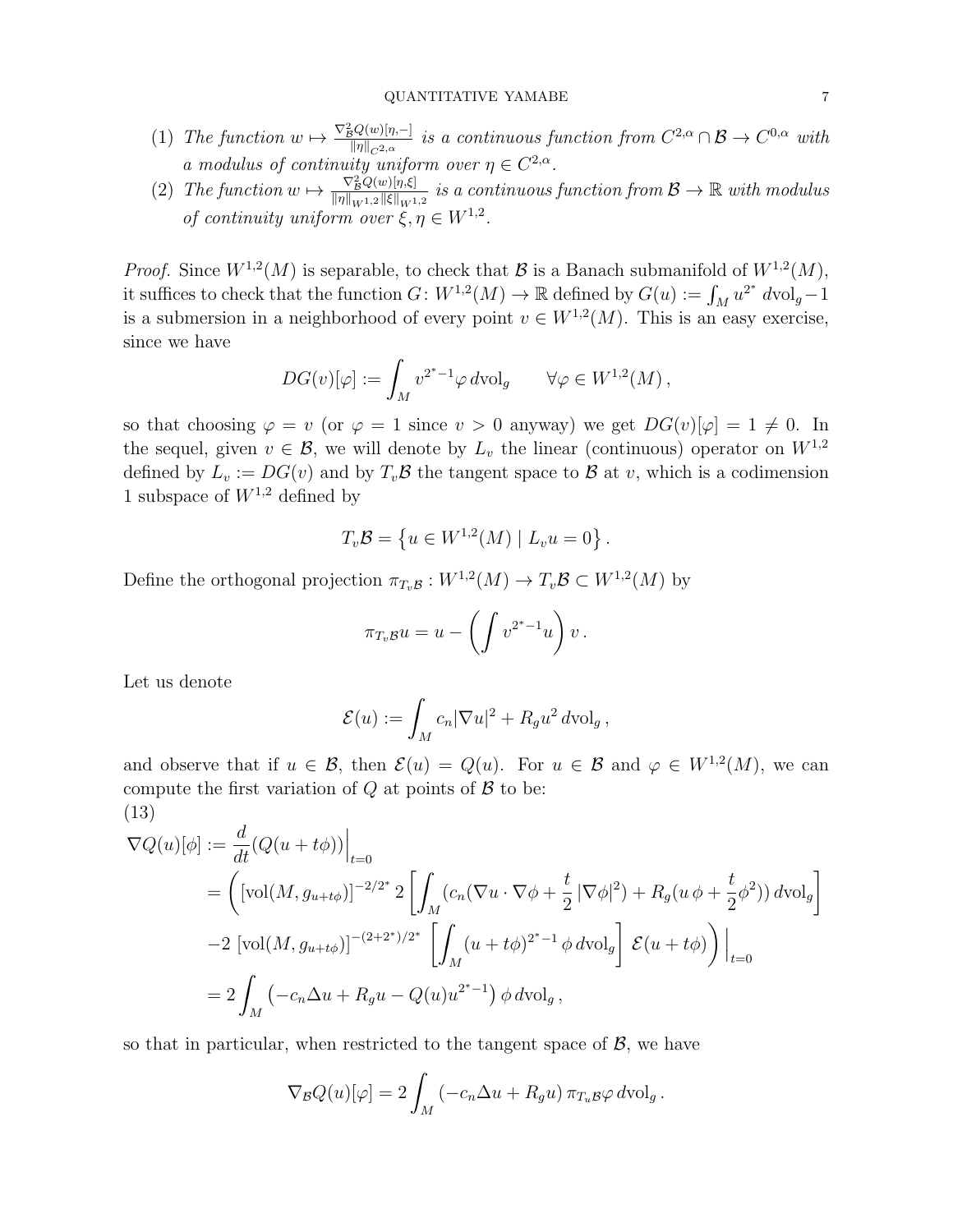Differentiating [\(13\)](#page-6-0) we obtain

(14)  
\n
$$
\nabla^2 Q(u)[\phi, \phi] := \frac{d^2}{dt^2} (Q(u + t\phi)) \Big|_{t=0}
$$
\n
$$
= 2 \int_M (c_n |\nabla \phi|^2 + R_g \phi^2) dvol_g - 2 (2^* - 1) Q(u) \int_M u^{2^* - 2} \phi^2 dvol_g
$$
\n
$$
+ \left( \int_M u^{2^* - 1} \phi dvol_g \right) \cdot \mathcal{G}(u, \phi),
$$

for some smooth function  $\mathcal{G}$ . Restricting to  $T_u\mathcal{B}$  so that  $\int_M u^{2^*-1} \phi d\text{vol}_g = 0$ , we exactly obtain [\(11\)](#page-5-2). After observing that  $Q(1) = R<sub>g</sub>$  (which is constant) when g is a metric of constant curvature and volume equal to 1, [\(12\)](#page-5-3) follows from some arithmetic.

To conclude the proof, let  $L_u\varphi = -c_n\Delta\varphi + R_g\varphi - (2^* - 1)Q(u)u^{2^*-2}\varphi$ . Then we can see that

$$
||L_u\varphi - L_v\varphi||_X \le C \left( ||u^{2^*-2}\varphi||_X|Q(u) - Q(v)| + ||\varphi|u^{2^*-2} - v^{2^*-2}||_X \right),
$$

where X is either the  $C^{0,\alpha}$  or  $H^{-1}$  norm. If  $X = C^{0,\alpha}$ , then we recall the continuity of  $Q(-)$  in  $C^{2,\alpha}$  and note that  $x \mapsto x^{2^*-2}$  is continuous to get that

$$
||L_u\varphi - L_v\varphi||_{C^{0,\alpha}} \leq \omega(||u - v||_{C^{2,\alpha}}) ||\varphi||_{C^{2,\alpha}},
$$

for some modulus of continuity  $\omega$ .

Similarly if  $X = H^{-1}$  we observe that  $Q(-)$  is continuous with respect to  $u \in W^{1,2}$ . Furthermore  $||u^{2^{*}-2}\varphi||_{H^{-1}} \leq ||u^{2^{*}-2}||_{L^{n/2}} ||\varphi||_{L^{2^{*}}} \leq C(||u||_{L^{2^{*}}}) ||\varphi||_{W^{1,2}}$  and similarly

$$
\| |u^{2^*-2} - v^{2^*-2}|\varphi\|_{H^{-1}} \leq \|u^{2^*-2} - v^{2^*-2}\|_{L^{n/2}} \|\varphi\|_{L^{2^*}} \leq \omega(\|u-v\|_{W^{1,2}}) \|\varphi\|_{W^{1,2}},
$$

for some modulus of continuity  $\omega$ .

Thus to finish the proof of the result, it suffices to show that the map  $w \mapsto \pi_{T_w\mathcal{B}}$  is a continuous function from  $C^{2,\alpha} \cap \mathcal{B} \to \mathbf{B}(C^{2,\alpha}, C^{2,\alpha})$  (or that it is a continuous function from  $\mathcal{B} \to \mathbf{B}(W^{1,2}, W^{1,2})$ .

The triangle inequality shows that

$$
\left| \int_M u^{2^*-1} \eta \, d\mathrm{vol}_g - \int_M w^{2^*-1} \eta \, d\mathrm{vol}_g \right| \leq C ||\eta||_{C^{2,\alpha}} ||w - u||_{C^{0,\alpha}(M)}.
$$

Thus the projection has the desired continuity in the Hölder setting.

Similarly, Hölder's inequality and the Sobolev embedding  $W^{1,2} \hookrightarrow L^{2^*}$  imply that  $u \mapsto L_u$  is a continuous function from  $W^{1,2} \to (W^{1,2})^*$ , which implies that the projection has the desired continuity in the Sobolev setting.

It will be useful to have two additional definitions. First, given a function  $v \in \mathcal{B}$ , we let  $\mathcal{B}(v,\delta)$  denote the  $W^{1,2}(M)$  ball of radius  $\delta$  centered at v inside of  $\mathcal{B}$ , i.e.

(15) 
$$
\mathcal{B}(v,\delta) = \{u \in \mathcal{B} \mid ||u - v||_{W^{1,2}(M)} \leq \delta\}.
$$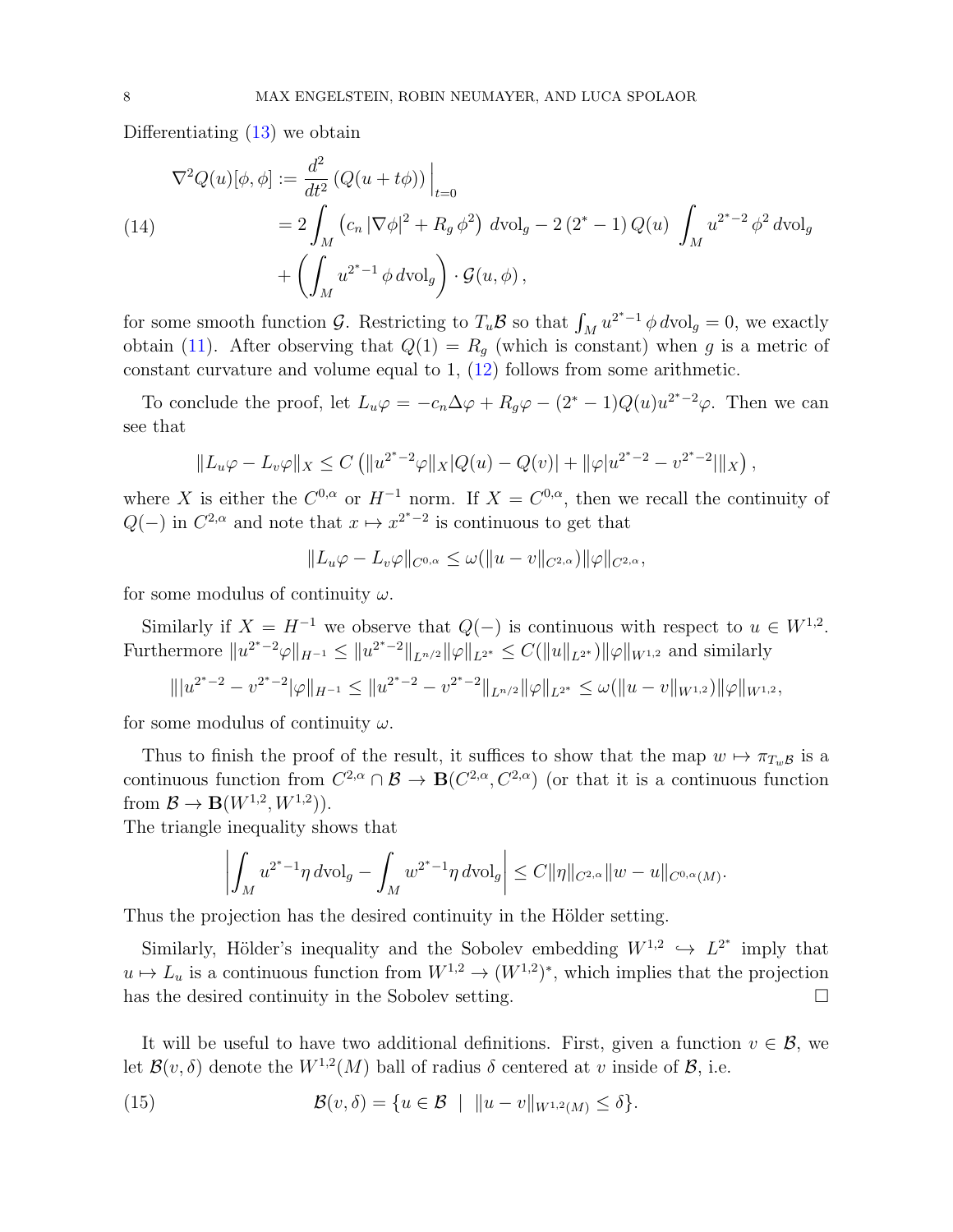#### QUANTITATIVE YAMABE 9

Second, we let  $\mathcal{M}_1 := \mathcal{M} \cap \mathcal{B}$  and  $\mathcal{CSC}_1 := \mathcal{CSC} \cap \mathcal{B}$ , that is respectively the minimizers and critical points to the Yamabe functional with 2<sup>∗</sup> -norm equal to one.

2.1. Lyapunov-Schmidt Reduction. The following technical result will be key to proving Proposition [3.1.](#page-10-0) Briefly, Lemma [2.2,](#page-8-0) called a Lyapunov-Schmidt reduction, see e.g. [\[Sim83\]](#page-21-10), splits any perturbation of a critical point into a portion that quantitatively changes the energy to second order and a portion that lies inside of a finite dimensional subspace (which can be dealt with using the Lojasiewicz inequalities  $\text{Loj65}$ ).

Given  $v \in \mathcal{M}_1$ , we let  $K = \ker \nabla_B^2 Q(v)[-,-] \subset T_v \mathcal{B}$ , thinking of the latter as a an operator from  $T_v \mathcal{B} \subset W^{1,2}(M) \to H^{-1}(M)$ . Since  $\nabla^2_{\mathcal{B}}$  is generated by an elliptic operator on a compact manifold we know dim  $K := l < \infty$ . We let  $K^{\perp}$  denote the orthogonal complement of K in  $W^{1,2}(M)$  with respect to the  $L^2$  inner product.

<span id="page-8-0"></span>**Lemma 2.2** (Lyapunov-Schmidt Reduction). Let  $(M, g)$  be a closed Riemannian manifold with  $g \in C^3$  and fix  $v \in \mathcal{M}_1$ . There is a open neighborhood  $U \subset K$  of 0 in K and a map

<span id="page-8-6"></span> $F: U \to K^{\perp}$ 

with  $F(0) = 0$  and  $\nabla F(0) = 0$  satisfying the following properties.

<span id="page-8-1"></span>(1) Let  $q: U \to \mathbb{R}$  be the function defined by  $q(\varphi) = Q(v + \varphi + F(\varphi))$ . Then we have

(16) 
$$
\mathcal{L} := \{v + \varphi + F(\varphi) \mid \varphi \in U\} \subset \mathcal{B}
$$

and

<span id="page-8-3"></span>(17) 
$$
\nabla_{\mathcal{B}}Q(v + \varphi + F(\varphi)) = \pi_K \nabla_{\mathcal{B}}Q(v + \varphi + F(\varphi)) \n= \nabla q(\varphi).
$$

<span id="page-8-2"></span>Furthermore,  $\varphi \mapsto q(\varphi)$  is real analytic.

<span id="page-8-4"></span>(2) There exists  $\delta > 0$  depending on v such that for any  $u \in \mathcal{B}(v, \delta)$ , we have  $\pi_K(u - \delta)$  $v) \in U$ . Furthermore, if  $u \in \mathcal{CSC}_1 \cap \mathcal{B}(v, \delta)$ , then

(18) 
$$
u = v + \pi_K(u - v) + F(\pi_K(u - v)).
$$

<span id="page-8-5"></span>(3) There exists C such that for all  $\varphi \in U$  and  $\eta \in K$ , we have

<span id="page-8-7"></span>(19) 
$$
\|\nabla F(\varphi)[\eta]\|_{C^{2,\alpha}} \leq C \|\eta\|_{C^{0,\alpha}}.
$$

Lyapunov-Schmidt reductions have been already performed for the Yamabe functional in a variety of contexts (see, e.g. [\[CCR15,](#page-19-4) Proposition 7]). However, since our audience may be less familiar with the construction (which is a consequence of the inverse function theorem), we include the proof in Appendix [A.](#page-16-0)

Associated to the Lyapunov-Schmidt reduction is the notion of integrability (see for instance [\[AS88,](#page-19-15) [CCR15\]](#page-19-4)), which roughly states that all the elements in the kernel correspond to one-parameter families of critical points.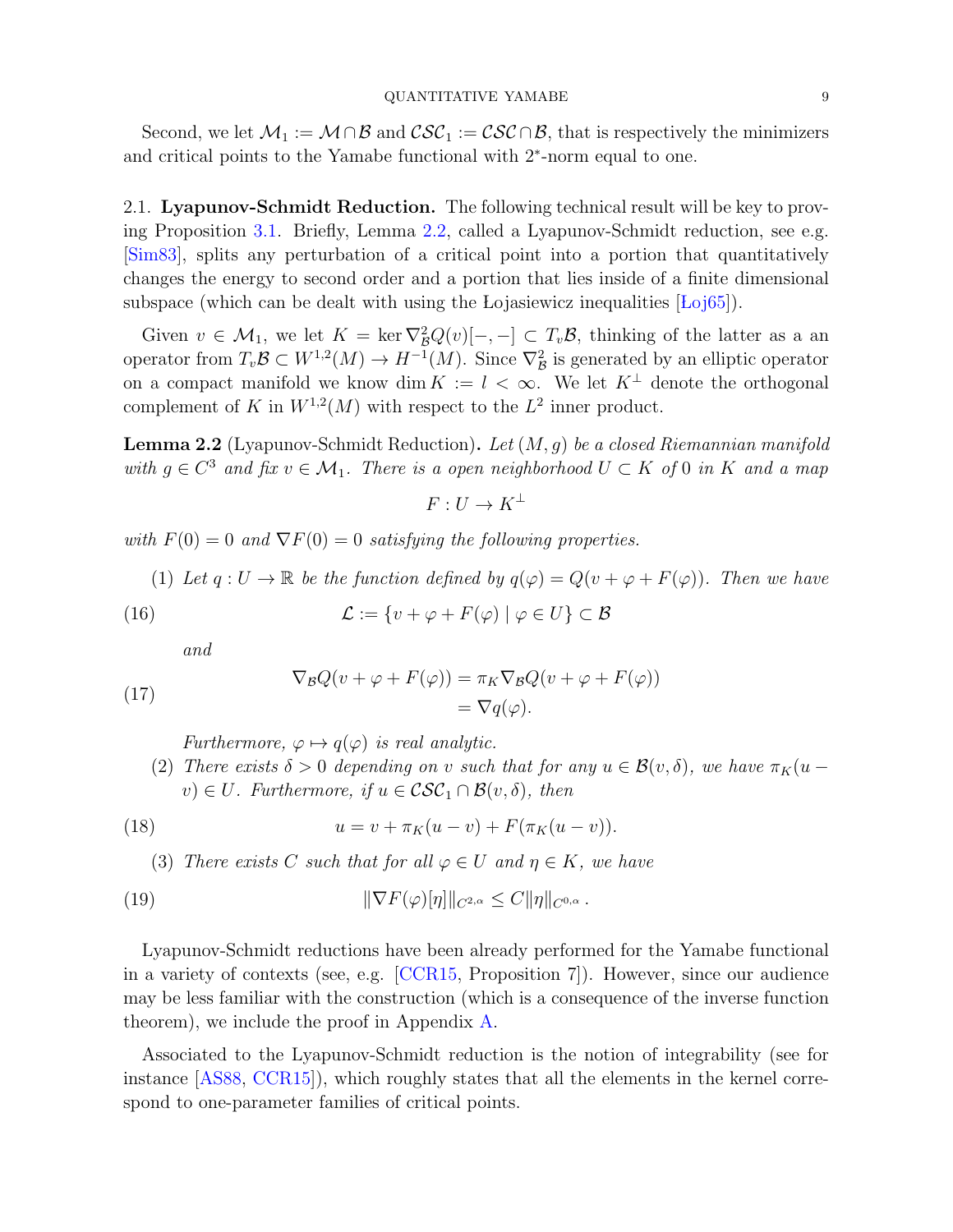**Definition 2.3** (Integrability). A function  $v \in \mathcal{CSC}_1$  is said to be *integrable* if for all  $\varphi \in \ker \nabla^2_{\mathcal{B}} Q(v)$  there exists a one-parameter family of functions  $(v_t)_{t \in (-\delta,\delta)}$ , with  $v_0 = v$ , ∂  $\frac{\partial}{\partial t}\Big|_{t=0}v_t=\varphi$  and  $v_t \in \mathcal{CSC}_1$  for all t sufficiently small.

<span id="page-9-3"></span>**Lemma 2.4** (Q in the integrable setting). Let  $(M, g)$  be a closed Riemannian manifold and let  $v \in \mathcal{M}$ . Then v is integrable if and only if q is constant in a neighborhood of  $0 \in K$ . In particular, if v is an integrable minimizer, then

(20) 
$$
\mathcal{CSC}_1 \cap \mathcal{B}(v,\delta) = \mathcal{L},
$$

where  $\mathcal L$  is as in Lemma [2.2,](#page-8-0) Condition [1.](#page-8-1)

*Proof.* Suppose that v is integrable. We claim that  $q$  is constant in a neighborhood of 0 ∈ K. We abuse notation and let  $\varphi$  refer to a point in  $K \cong \mathbb{R}^{\ell}$ . Suppose to the contrary that  $q$  is non-constant. Considering a Taylor expansion of this analytic function, we express  $q$  as

<span id="page-9-2"></span><span id="page-9-1"></span>
$$
q(\varphi) = q(0) + q_{k_0}(\varphi) + q_R(\varphi),
$$

where  $q_{k_0}$  is a degree  $k_0$  homogeneous polynomial, the first non-vanishing term in the Taylor expansion, and  $q_R$  is the sum of homogenous polynomials of degree  $k > k_0$ . Since  $q_{k_0}$  is non-constant, we may find some  $\varphi \in K$  such that

$$
\nabla q_{k_0}(\varphi) \neq 0.
$$

For this choice of  $\varphi$ , we let  $u_s = v + \psi_s \in \mathcal{B}$  be the one parameter family of critical points generated by  $\varphi$ , whose existence is guaranteed by the integrability of v, satisfying  $\psi_s = 0$ ,  $\frac{d}{ds}|_{s=0}\psi_s=\varphi$ , and

(22) 
$$
\nabla_{\mathcal{B}}Q(v+\psi_s)=0.
$$

By [\(18\)](#page-8-2), all critical points of Q in a  $W^{1,2}$  neighborhood of v are contained in  $\mathcal{L}$ , and so for each s we may express  $\psi_s$  as

<span id="page-9-0"></span>
$$
\psi_s = \varphi_s + F(\varphi_s)
$$

where  $\varphi_s \in K$  and  $\frac{\varphi_s}{s} \to \varphi$  as  $s \to 0$ . (This latter fact follows because  $\psi_s/s \to \varphi$  as  $s \to 0$  and  $\nabla F(0) = 0$  by Lemma [2.2\)](#page-8-0). Note that by [\(17\)](#page-8-3) of Lemma [2.2](#page-8-0) and [\(22\)](#page-9-0) we have  $\nabla q(\varphi_s) = 0$ . So, we have

$$
0 = \nabla_{\mathcal{B}} Q(v + \psi_s) = \nabla q(\varphi_s)
$$
  
=  $\nabla q_{k_0}(\varphi_s) + \nabla q_R(\varphi_s)$   
=  $|\varphi_s|^{k_0 - 1} \nabla q_{k_0} \left(\frac{\varphi_s}{|\varphi_s|}\right) + o(|\varphi_s|^{k_0 - 1}).$ 

Dividing through by  $|\varphi_s|^{k_0-1}$  and letting s tend to zero, we reach a contradiction to [\(21\)](#page-9-1) and conclude that  $q$  is constant.

Now we establish the opposite implication. Suppose that  $q \equiv q(0)$  in a neighborhood of 0, and thus  $\nabla q \equiv 0$  in a neighborhood of 0. Choose any  $\varphi \in K$ . We claim that  $\varphi$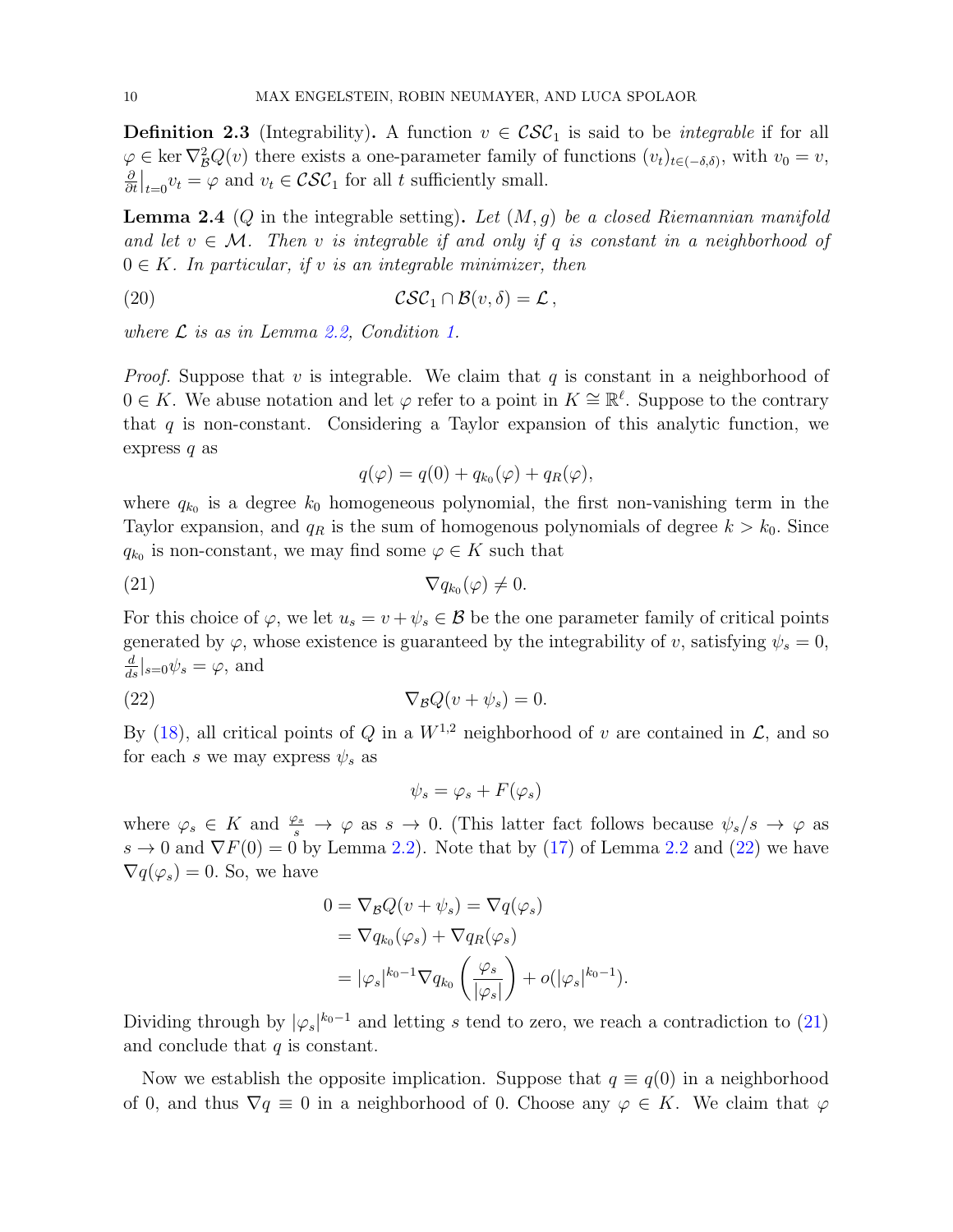generates a one parameter family of critical points, which will show that  $v$  is integrable. Indeed, set

$$
\psi_s = s\varphi + F(s\varphi).
$$

We can see directly from Lemma [2.2](#page-8-0) that

$$
\nabla_{\mathcal{B}} Q(v + \psi_s) = \nabla q(s\varphi) = 0,
$$

and so  $\psi_s$  is a family of critical points and v is integrable.

Finally, we show [\(20\)](#page-9-2). One containment in [\(20\)](#page-9-2) is precisely [\(18\)](#page-8-2). The opposite containment holds in the case that  $v$  is integrable, as we have just shown that  $q$  is constant on all of  $\mathcal L$ , and thus all these points are critical points.

### 3. Local Quantitative Stability of Minimizers

In this section, we establish the local version of Theorem [1.1,](#page-1-2) that is Proposition [3.1](#page-10-0) below. For this we need a localized measure of how far  $u$  is from being a minimizer that is close to some given minimizer v.

Given  $\delta > 0$  and  $v \in \mathcal{M}_1$ , we let

$$
d_{\delta}(u, \mathcal{M}_1) = \frac{\inf \{ ||u - \tilde{v}||_{W^{1,2}(M)} \mid \tilde{v} \in \mathcal{M}_1 \cap \mathcal{B}(v, \delta) \}}{||u||_{L^{2^*}(M)}}.
$$

<span id="page-10-0"></span>**Proposition 3.1** (Local Stability Estimate). Let  $(M, g)$  be a closed Riemannian manifold, and let  $v \in \mathcal{M}_1$ . Then there exist constants  $c, \gamma$  and  $\delta$  depending on v such that

(23) 
$$
Q(u) - Y(M) \geq c d_{\delta}(u, \mathcal{M}_1)^{2+\gamma} \quad \text{for all } u \in \mathcal{B}(v, \delta).
$$

If v is integrable or non-degenerate, then we may take  $\gamma = 0$ .

*Proof of Proposition [3.1.](#page-10-0)* Given  $v \in M_1$ , let F be the Lyapunov-Schmidt reduction adapted to v as in Lemma [2.2,](#page-8-0) and let K be the kernel of  $\nabla^2_{\mathcal{B}}Q(v)$  (see the discussion before Lemma [2.2\)](#page-8-0). By Lemma [2.2](#page-8-0)[\(2\)](#page-8-4), for any  $u \in \mathcal{B}(v, \delta)$ , we may define the Lyanpunov-Schmidt "projection"  $u_{\mathcal{L}}$  of u by

(24) 
$$
u_{\mathcal{L}} = v + \pi_K(u - v) + F(\pi_K(u - v)).
$$

Note that, thanks to Lemma [2.2](#page-8-0) [\(2\)](#page-8-4) and [\(3\)](#page-8-5), for any  $\epsilon > 0$ , we may take  $\delta > 0$  small enough in Lemma [2.2](#page-8-0) such that

<span id="page-10-1"></span>ku<sup>L</sup> − vkW1,<sup>2</sup> (25) (M) ≤ ,

ku<sup>L</sup> − ukW1,<sup>2</sup> (26) (M) ≤ .

We can write

(27) 
$$
Q(u) - Y = Q(u) - Q(uL) + Q(uL) - Y
$$

and estimate these two terms separately.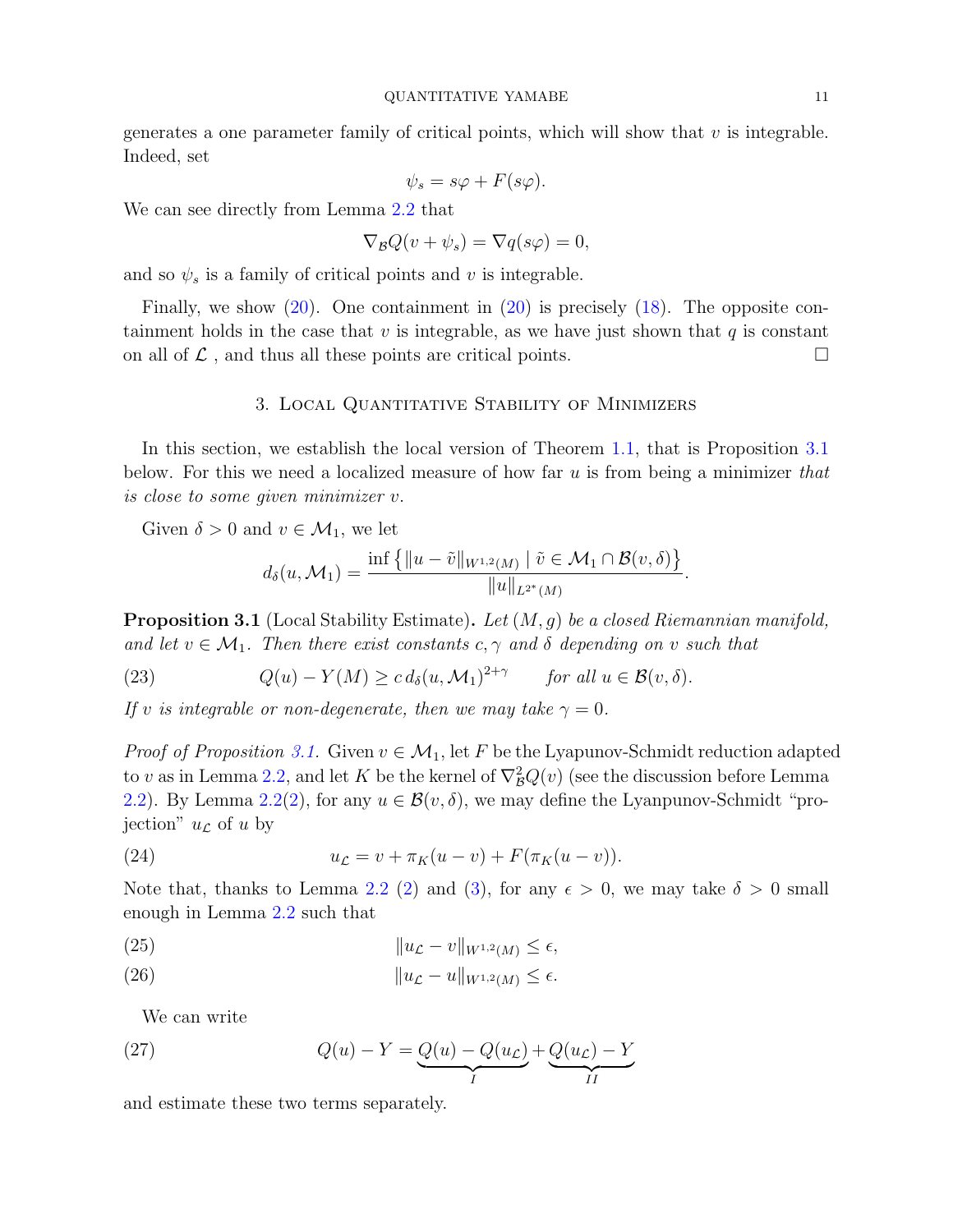**Term** I: It will be useful for us to write  $u = u_{\mathcal{L}} + u^{\perp}$ . Using the notation introduction before Lemma [2.2](#page-8-0) we note that  $u^{\perp} \in K^{\perp}$ . To estimate I, we use Taylor's theorem and see that

(28) 
$$
Q(u) - Q(u_{\mathcal{L}}) = \nabla_{\mathcal{B}} Q(u_{\mathcal{L}})[u^{\perp}] + \frac{1}{2} \nabla_{\mathcal{B}}^2 Q(\zeta)[u^{\perp}, u^{\perp}],
$$

for some  $\zeta$  on a geodesic in  $\mathcal B$  between u and  $u_{\mathcal L}$ . Observe that  $\nabla_{\mathcal B} Q(u_{\mathcal L})[u^{\perp}] = 0$  by Lemma [2.2](#page-8-0) and the fact that  $u^{\perp} \in K^{\perp}$ . Furthermore, using the continuity of  $\nabla^2_{\mathcal{B}}Q(-)$ established in Lemma [2.1](#page-5-4) and [\(26\)](#page-10-1), we can write

(29) 
$$
Q(u) - Q(u_{\mathcal{L}}) = \frac{1}{2} \nabla_{\mathcal{B}}^2 Q(v) [u^{\perp}, u^{\perp}] + o(1) ||u^{\perp}||_{W^{1,2}}^2,
$$

where  $o(1)$  represents a term that goes to zero as  $||u - v||_{W^{1,2}} \to 0$ . Let  $\lambda_1 > 0$  be the smallest non-zero eigenvalue of  $\nabla^2_{\mathcal{B}}Q(v)$ . It then follows that, picking  $\delta > 0$  in the statement small enough,

<span id="page-11-0"></span>(30) 
$$
Q(u) - Q(u_{\mathcal{L}}) \geq \frac{1}{2}\lambda_1 \|u^{\perp}\|_{W^{1,2}}^2 + o(1)\|u^{\perp}\|_{W^{1,2}}^2 \geq \frac{1}{4}\lambda_1 \|u^{\perp}\|_{W^{1,2}}^2.
$$

**The Term II:** It will be useful to separate out three cases for estimating term II.

v is non-degenerate. This is the easiest case, since then  $u_{\mathcal{L}} = v$  and then [\(30\)](#page-11-0) concludes the proof.

v is integrable. By Lemma [2.4](#page-9-3) we have that  $Q(u_{\mathcal{L}}) = q(\pi_K(u - v)) = q(0) = Q(v)$ . So the proposition follows from [\(30\)](#page-11-0).

v is non-integrable. Let  $\varphi = \pi_K(u - v)$  and recall that  $Q(u_{\mathcal{L}}) = q(\varphi)$ . We know that  $\varphi \mapsto q(\varphi)$  is an analytic function  $\mathbb{R}^{\ell} \to \mathbb{R}$  where  $\ell = \dim K$ . Thus we can apply the Lojasiewicz inequality  $\text{Loi65}$ :

<span id="page-11-1"></span>**Lemma 3.2** (Lojasiewicz "distance" inequality). Let  $q : \mathbb{R}^{\ell} \to \mathbb{R}$  be a real analytic function and assume that  $\nabla q(0) = 0$ . Then there exist  $\tilde{\delta} > 0, c > 0$  and  $\gamma > 0$  (all of which depend on q and on the critical point 0) such that

(31) 
$$
|q(\varphi) - q(0)| \geq c \inf\{|\varphi - \overline{\varphi}| \ : \ \overline{\varphi} \in B(0, \tilde{\delta}), \nabla q(\overline{\varphi}) = 0\}^{2+\gamma}.
$$

Appealing to the definition of  $q$  in Lemma [2.2](#page-8-0) and the Lojasiewicz inequality in Lemma [3.2,](#page-11-1) we see that

<span id="page-11-2"></span>(32) 
$$
Q(u_{\mathcal{L}}) - Y = q(\varphi) - q(0)
$$

$$
\geq c \inf \{ |\varphi - \hat{\varphi}| \ : \ \hat{\varphi} \in K \cap B(0, \delta), \nabla q(\varphi) = 0 \}^{2+\gamma}.
$$

Notice further that

$$
\inf \{ |\varphi - \bar{\varphi}| \ : \ \bar{\varphi} \in K \cap B(0, \delta), \nabla q(\varphi) = 0 \}
$$
  
 
$$
\geq c \inf \{ \| u_{\mathcal{L}} - \hat{v} \|_{W^{1,2}(M)} \ : \ \hat{v} \in \mathcal{M}_1 \cap \mathcal{B}(v, \delta) \}
$$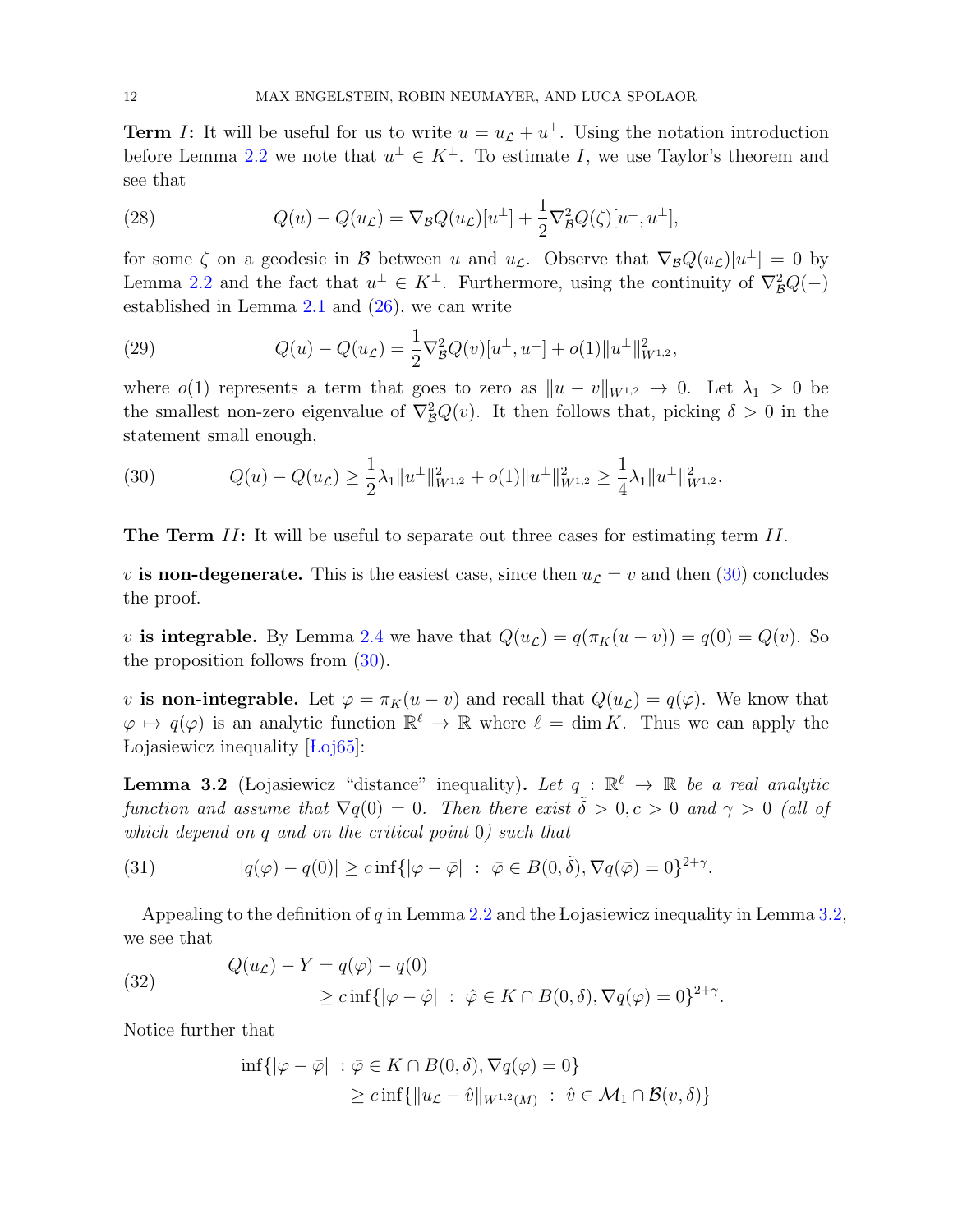because for any  $\hat{v} \in \mathcal{M} \cap \mathcal{B}(v, \delta)$ , we may write  $\hat{v} = v + \hat{\varphi} + F(\hat{\varphi})$  for some  $\hat{\varphi} \in K \cap B(0, \delta)$ with  $\nabla q(\varphi) = 0$ , and

$$
||u_{\mathcal{L}} - \hat{v}||_{W^{1,2}(M)} = ||\pi_K(u - v) + F(\pi_K(u - v)) - \hat{\varphi} - F(\hat{\varphi})||_{W^{1,2}(M)}
$$
  
\n
$$
\leq ||\pi_K(u - v) - \hat{\varphi}||_{W^{1,2}(M)} + ||F(\pi_K(u - v)) - F(\hat{\varphi})||_{W^{1,2}(M)}
$$
  
\n
$$
\leq ||\pi_K(u - v) - \hat{\varphi}||_{W^{1,2}(M)} + C||\pi_K(u - v) - \hat{\varphi}||_{C^{0,\alpha}(M)}
$$
  
\n
$$
\leq C||\pi_K(u - v) - \hat{\varphi}||_{W^{1,2}(M)},
$$

where in the penultimate inequality we have used Lemma  $2.2(3)$  $2.2(3)$ . Together with  $(32)$ , this implies that

(33) 
$$
Q(u_{\mathcal{L}}) - Y \geq c \inf \{ ||u_{\mathcal{L}} - \hat{v}||_{W^{1,2}(M)} : \hat{v} \in \mathcal{M}_1 \cap \mathcal{B}(v,\delta) \}^{2+\gamma}.
$$

Combining  $(33)$  with  $(30)$  yields the result in this third and final setting.

<span id="page-12-1"></span>4. Proofs of Theorems [1.1](#page-1-2) and [1.3](#page-2-1) and Corollary [1.2](#page-2-0)

In this section we conclude the proofs of the main results, that is, Theorems [1.1](#page-1-2) and [1.3](#page-2-1) and Corollary [1.2.](#page-2-0) Theorem [1.1](#page-1-2) will be a consequence of the local quantitative stability in Proposition [3.1](#page-10-0) and a compactness argument, while Theorem [1.3](#page-2-1) will follow from an example of [\[CCR15\]](#page-19-4).

4.1. Proof of Theorem [1.1.](#page-1-2) In the proof of Theorem [1.1,](#page-1-2) we will make use of the following compactness result for minimizing sequences, which is proven, for instance, in [\[Lio84,](#page-20-1) Theorem 4.1].

<span id="page-12-0"></span>**Lemma 4.1.** Let  $(M, g)$  be a smooth Riemannian manifold of dimension  $n \geq 3$  and let  $(u_i) \subset \mathcal{B}$  be a sequence such that  $Q(u_i) \to Y$ . Then, up to a subsequence,  $u_i$  converges strongly in  $W^{1,2}(M)$  to some  $v \in \mathcal{M}_1$ .

We now prove Theorem [1.1.](#page-1-2)

*Proof of Theorem [1.1.](#page-1-2)* Since both sides of  $(5)$  are zero-homogeneous in u and because  $\inf\{\|u-v\|_{W^{1,2}(M)} : v \in \mathcal{M}_1\} \ge d(u,\mathcal{M})$ , we may work in  $\mathcal B$  without loss of generality.

Given  $v \in \mathcal{M}_1$ , let  $\delta(v)$ ,  $\gamma(v)$ , and  $c(v)$  be the constants given in Proposition [3.1.](#page-10-0) Since the set  $\mathcal{M}_1 = \{v \in \mathcal{M} : ||v||_{L^{2^*}(M)} = 1\}$  is compact in  $W^{1,2}$  by Lemma [4.1,](#page-12-0) we may cover  $\mathcal{M}_1$  by balls  $\mathcal{B}(v,\delta(v)/2)$  and take a finite subcover  $\{\mathcal{B}(v_i,\delta(v_i)/2)\}_{i\in\mathcal{I}}$ . Then we define

$$
\delta_0 = \min_{i \in \mathcal{I}} \delta(v_i)/2 > 0,
$$
  

$$
\gamma_0 = \max_{i \in \mathcal{I}} \gamma(v_i) < \infty,
$$
  

$$
c_0 = \min_{i \in \mathcal{I}} c(v_i) > 0.
$$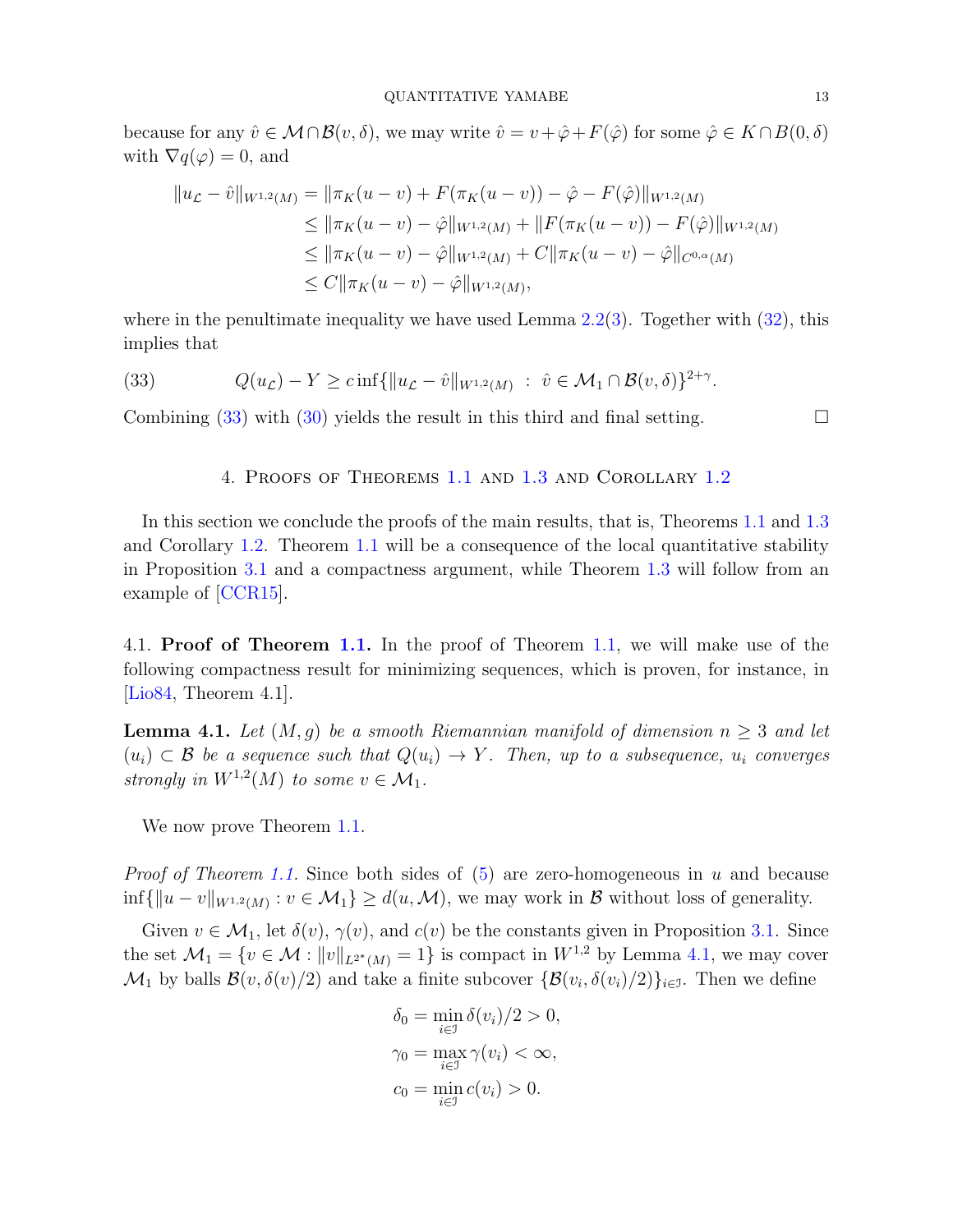Let  $u \in \mathcal{B}$  be such that  $d(u, \mathcal{M}_1) < \delta_0/4$ . There exists a  $i \in \mathcal{I}$  such that  $||u - \mathcal{I}||$  $v_i\|_{W^{1,2}} < \delta_i/2$ . If  $\tilde{v}$  is the closest element of  $\mathcal{M}_1$  to u the triangle inequality implies that  $\|\tilde{v} - v_i\|_{W^{1,2}} < \delta_i$ . Thus we may apply Proposition [3.1](#page-10-0) to see that

$$
Q(u) - Y(M, [g]) \ge c(v_i) d_{\delta_i}(u, \mathcal{M}_1)^{2+\gamma_i} \ge c_0 d(u, \mathcal{M}_1)^{2+\gamma_0},
$$

which is the desired result.

We are left with the case that  $d(u, \mathcal{M}_1) > \delta_0/4$ . Note since  $||u||_{L^{2^*}} = 1$  we have  $d(u, \mathcal{M}) > \delta_0/16$  by the triangle inequality. Thanks to Lemma [4.1](#page-12-0) and the triangle inequality, there exists a  $\varepsilon > 0$  such that

$$
Q(u) - Y(M, [g]) < \varepsilon \Rightarrow d(u, \mathcal{M}) < \delta_0/16.
$$

Thus, when  $d(u, \mathcal{M}_1) > \delta_0/4$  we have that

$$
Q(u) - Y(M, [g]) > \varepsilon = \frac{\varepsilon}{\delta_0^{2+\gamma_0}} \delta_0^{2+\gamma_0} \ge \frac{\varepsilon}{\delta_0^{2+\gamma_0}} d(u, \mathcal{M})^{2+\gamma_0}.
$$

Letting  $c = \min \left\{ c_0, \frac{\varepsilon}{s^{2+1}} \right\}$  $\overline{\delta_0^{2+\gamma_0}}$ we have proven the stability estimate [\(5\)](#page-1-3) for all  $u \in \mathcal{B}$ .

Finally, we show the generic statement. By work of Schoen [\[Sch91\]](#page-21-5) (see also Anderson [\[And05\]](#page-19-8)), generically (that is for an open and dense subset of the set of equivalence classes of  $C^{\infty}$  metrics on a given compact manifold M in the  $C^2$  topology), there are finitely many critical points of Q and each one is non-degenerate. Therefore the proof follows straightforwardly from the local version of Proposition [3.1](#page-10-0) in the non-degenerate case, that is with  $\gamma = 0$ .

4.2. Proof of Corollary [1.2.](#page-2-0) Corollary [1.2](#page-2-0) is a direct consequence of Theorem [1.1,](#page-1-2) up to showing that the distances defined there are conformally invariant.

*Proof of Corollary [1.2.](#page-2-0)* Let  $g = \phi^{4/(n-2)}\hat{g}$ . Note that  $Q_{\hat{g}}(u) = Q(\phi u)$  and  $\mathcal{M}_g = \{v \in$  $W^{1,2}(M): Q_g(v) = Y$  =  $\{v \in W^{1,2}(M) : \phi v \in \mathcal{M}_{\hat{g}}\}$ . So, consider the metric  $\tilde{g}$  given by  $\tilde{g} = u^{4/(n-2)}g = (u\phi)^{4/(n-2)}\hat{g}$ . We directly compute that

$$
\inf_{v \in \mathcal{M}_g} \int_M |u - v|^{2^*} dv \, \mathrm{d}v \, \mathrm{d}v = \inf_{v \in \mathcal{M}_g} \int_M |\phi(u - v)|^{2^*} dv \, \mathrm{d}v \, \mathrm{d}\tilde{v} = \inf_{w \in \mathcal{M}_g} \int_M |\phi u - w|^{2^*} dv \, \mathrm{d}v \, \mathrm{d}v,
$$

which proves that  $\|\cdot\|$  is conformally invariant. So, applying Theorem [1.1](#page-1-2) and the Sobolev inequality on  $(M, g)$ , with  $\tilde{g} = u^{\frac{4}{n-2}}g$ , we have

$$
\mathcal{R}_{\tilde{g}} - Y = Q_g(u) - Y \ge c \left( \frac{\inf_{v \in \mathcal{M}} \|u - v\|_{W^{1,2}(M)}}{\|u\|_{L^{2^*}(M)}} \right)^{2+\gamma} \\
\ge c \left( \frac{\inf_{v \in \mathcal{M}} \|u - v\|_{L^{2^*}(M)}}{\|u\|_{L^{2^*}(M)}} \right)^{2+\gamma} = c \left( \frac{\inf_{g \in \mathcal{M}} \|\tilde{g} - g\|}{\text{vol}_{\tilde{g}}(M)^{1/2^*}} \right)^{2+\gamma}.
$$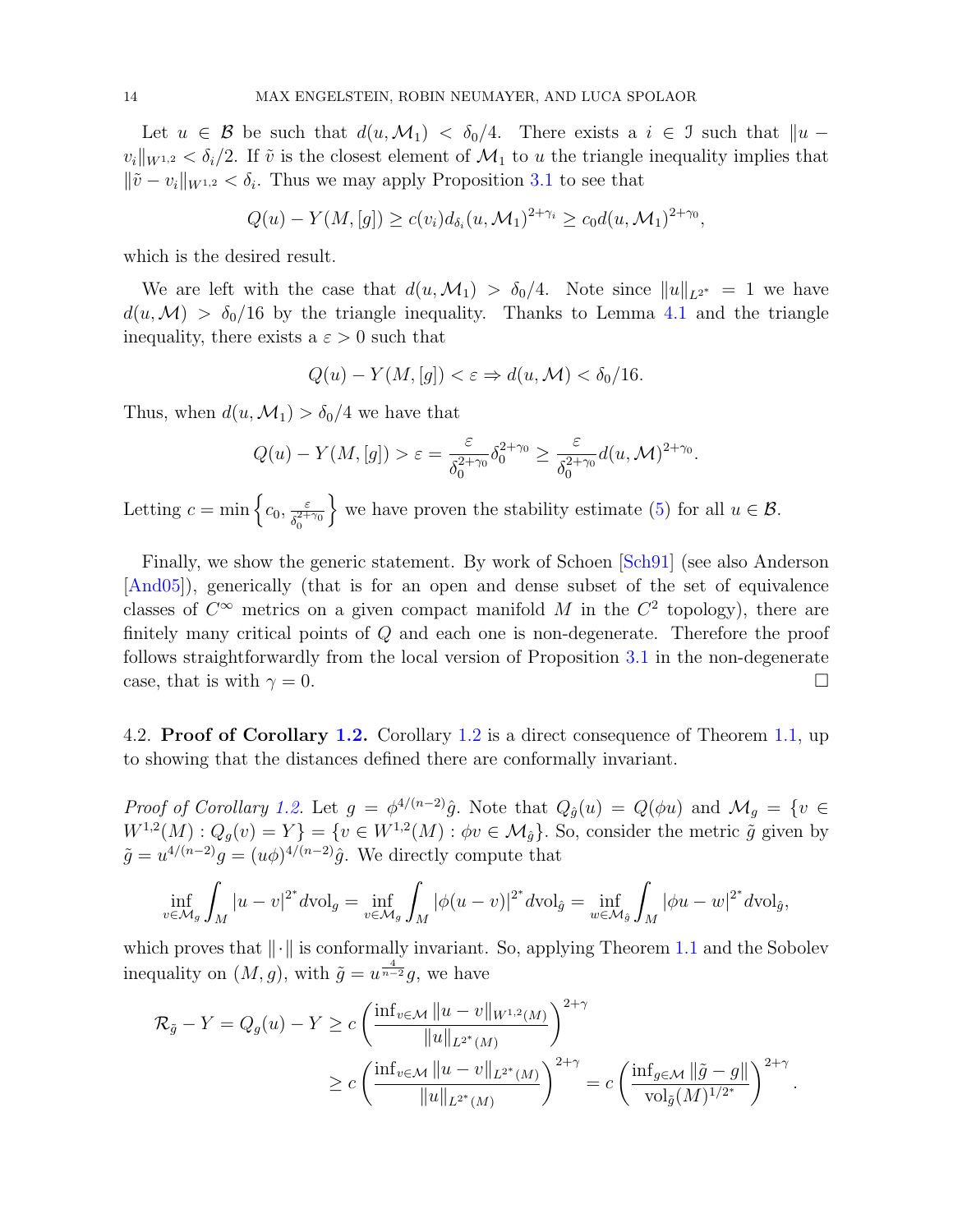The establishes [\(6\)](#page-2-2). Next, suppose that  $Y > 0$  and  $g \in \mathcal{M}_1$ , and recall that

$$
||g_u - g_v||_* = \left( \int_M c_n |\nabla(u - v)|^2 + R_g (u - v)^2 dv \mathrm{d}v \mathrm{d}v \right)^{1/2}.
$$

Again as a consequence of Theorem [1.1](#page-1-2) we obtain

$$
\mathcal{R}_g-Y \geq c \left( \frac{\inf_{\tilde{g} \in \mathcal{M}} \|g-\tilde{g}\|_{*}}{\mathrm{vol}_g(M)^{1/2^*}} \right)^{2+\gamma}.
$$

where we used that  $g \in \mathcal{M}, Y > 0$  and, consequently, that  $R_g > 0$  is constant. To conclude, it suffices to prove that  $||g_u - g_v||_*$  does not depend on the choice of g. Suppose that  $g, \hat{g} \in \mathcal{M}_1$  with  $g = \phi^{4/(n-2)}\hat{g}$ . Then if  $g_u = u^{4/(n-2)}g = (\phi u)^{4/(n-2)}\hat{g} = \hat{g}_{\phi u}$  and  $g_v = v^{4/(n-2)}g = (\phi v)^{4/(n-2)}\hat{g} = \hat{g}_{\phi v}$ , we have

$$
||g_u - g_v||_* = \int_M c_n |\nabla_g (u - v)|^2 + R_g (u - v)^2 dv d\sigma
$$
  
= 
$$
\int_M (u - v) (-c_n \Delta_g (u - v) + R_g (u - v)) dv d\sigma.
$$

Recall that  $-c_n\Delta_g + R_g \equiv L_g$  is the conformal Laplacian and we have

$$
L_g \psi = \phi^{1-2^*} L_{\hat{g}}(\phi \psi)
$$
  

$$
L_g \psi \, d\text{vol}_g = \phi L_{\hat{g}}(\phi \psi) \, d\text{vol}_{\hat{g}}.
$$

Plugging this into the above we get that

$$
||g_u - g_v||_* = \int_M (u - v)L_g(u - v) dv \text{d}v
$$
  
= 
$$
\int_M (\phi u - \phi v)L_{\hat{g}}(\phi u - \phi v) dv \text{d}v
$$

$$
= ||\hat{g}_{\phi u} - \hat{g}_{\phi v}||_*.
$$

This concludes the proof of  $(7)$ .

4.3. Proof of Theorem [1.3.](#page-2-1) Suppose that  $u_0 \in \mathcal{M}$  is nonintegrable. Let  $q: U \to \mathbb{R}$ where  $U \subset \text{ker } \nabla_B^2 Q(v) \cong \mathbb{R}^{\ell}$  be the function defined in Lemma [2.2;](#page-8-0) since q is analytic we can expand it in a power series

$$
q(x) = q(0) + \sum_{j \ge p} q_j(x)
$$

where each  $q_j$  is a degree j homogeneous polynomial and p is chosen so that  $q_p(0) \neq 0$ . As in [\[CCR15\]](#page-19-4), we will call p the order of integrability of  $u_0$ . Next we recall the notion of Adams-Simon positivity condition:

<span id="page-14-0"></span>**Definition 4.2** (AS<sub>p</sub> condition). We say that  $u_0$  satisfies the Adams–Simon positivity condition of order p,  $AS_p$  for short, if p is the order of integrability of  $u_0$  and  $q_p|_{\mathbb{S}^{\ell-1}}$  attains a positive maximum for some  $v \in \mathbb{S}^{\ell-1}$ .

The following Proposition is immediate from the definitions.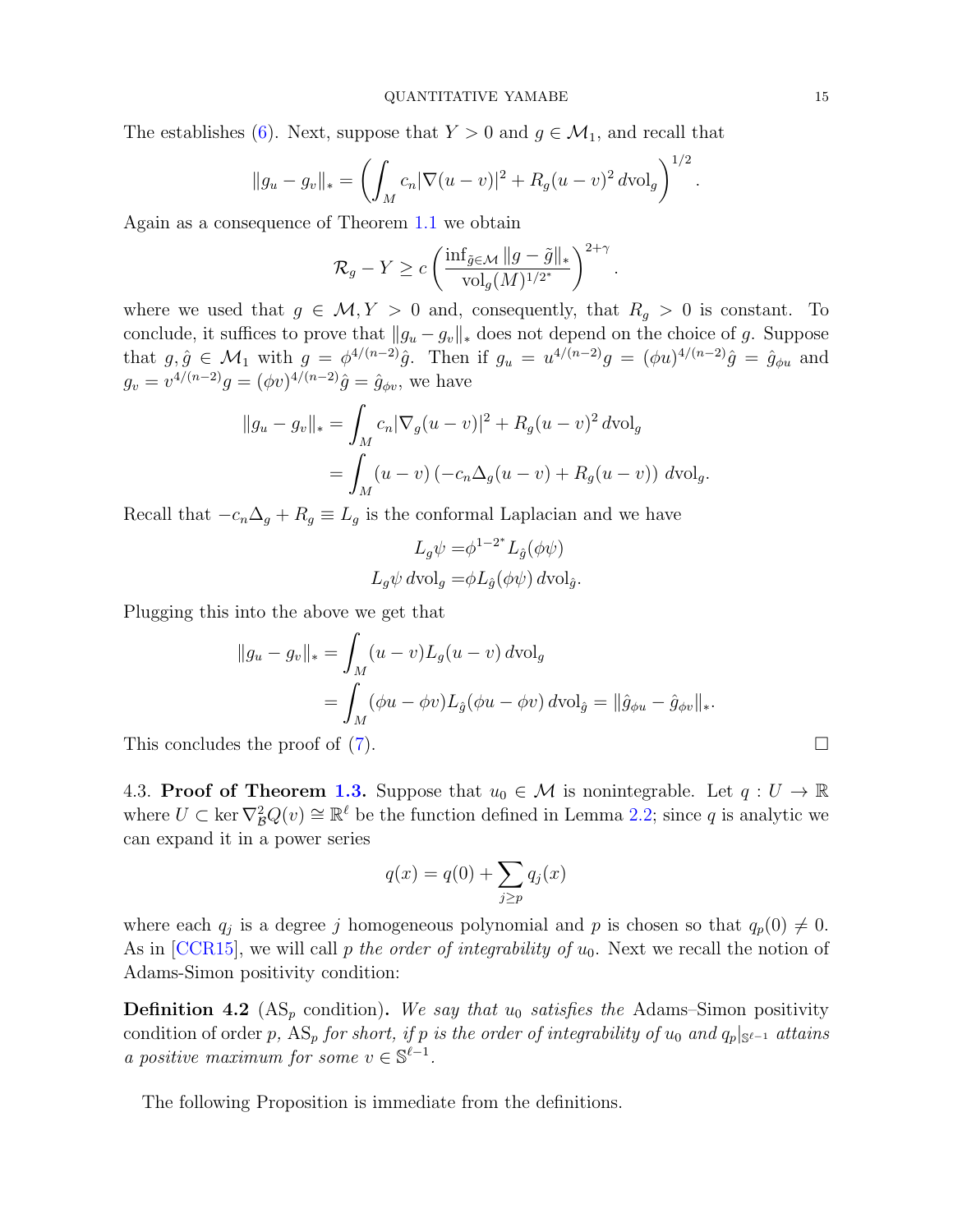<span id="page-15-0"></span>**Proposition 4.3** (AS<sub>p</sub> implies  $\gamma > 0$ ). Fix a closed Riemannainan manifold of dimension  $n \geq 3$  and fix  $p \geq 3$ . Let  $u_0$  be a non integrable critical point of the Yamabe energy and suppose that it satisfies the Adams–Simon positivity condition of order p. Then there exists a sequence of  $u_i \in W^{1,2}(M)$  with  $u_i \to u_0$  in  $W^{1,2}$  but

(34) 
$$
\lim_{i \to \infty} \frac{Q(u_i) - Y(M, g)}{\|u_i - u_0\|_{W^{1,2}}^{p-\alpha}} = 0, \quad \forall \alpha > 0.
$$

*Proof.* Let  $v \in \mathbb{S}^{\ell-1}$  be the maximum of  $q_p$  as in Definition [4.2.](#page-14-0) For  $t \in [0,1]$  let  $\hat{u}_t := tv$ , and consider the family of functions  $(u_t)_t \subset W^{1,2}(\mathcal{M})$  defined by

$$
u_t := u_0 + \hat{u}_t + F(\hat{u}_t) \quad t \in (0,1),
$$

where F is the function defined in Lemma [2.2.](#page-8-0) By definition of  $u_t$  and the properties of F, we have

$$
||u_t - u_0||_{W^{1,2}} \sim t,
$$

and moreover, by definition of  $q$ , we have

$$
Q(u_t) - Q(u_0) = q(\hat{u}_t) - q(0) = \sum_{j \ge p} q_j(\hat{u}_t).
$$

Since  $u_0$  satisfies  $AS_p$ , we conclude

$$
|Q(u_t) - Q(u_0)| \le Ct^p q_p(v)
$$

for t sufficiently small, which implies the desired conclusion.  $\Box$ 

We are now ready to conclude the proof of Theorem [1.3.](#page-2-1)

*Proof of Theorem [1.3.](#page-2-1)* By Proposition [4.3,](#page-15-0) it is enough to prove the existence of compact manifolds  $(M, g)$ , with g a minimizer of the Yamabe energy, satisfying the  $AS_p$  condition for  $p \geq 3$ . This has been done in [\[CCR15\]](#page-19-4) (see also [\[Sch91\]](#page-21-5)), and we recall them here for completeness.

- (i) Fix integers  $n, m > 1$  and a closed m-dimensional Riemannian manifold  $(M^m, g_M)$ with constant scalar curvature  $R_{g_M} = 4(n + 1)(m + n - 1)$ . Let  $(\mathbb{P}^n, g_{FS})$  be the complex projective space equipped with the Fubini-Study metric, where the normalization of  $g_{FS}$  is fixed so that  $\mathbb{S}^{2n+1}(1) \to (\mathbb{P}^n, g_{FS})$  is a Riemannian submersion. Then the product metric  $M^m \times \mathbb{P}^n$ ,  $g_M \bigoplus g_{FS}$  is a degenerate critical point satisfying  $AS_p$ ,  $p = 3$ .
- (ii) The product metric on  $\mathbb{S}^1(1)$  $\sqrt{n-2}$  ×  $\mathbb{S}^{n-1}(1)$  is a nonintegrable minimizer of the Yamabe energy satisfying  $AS_p$  for some  $p \geq 4$  (cf. [\[CCR15,](#page-19-4) Proposition 4]).

In particular (ii) provides the desired example, being a minimizer.  $\Box$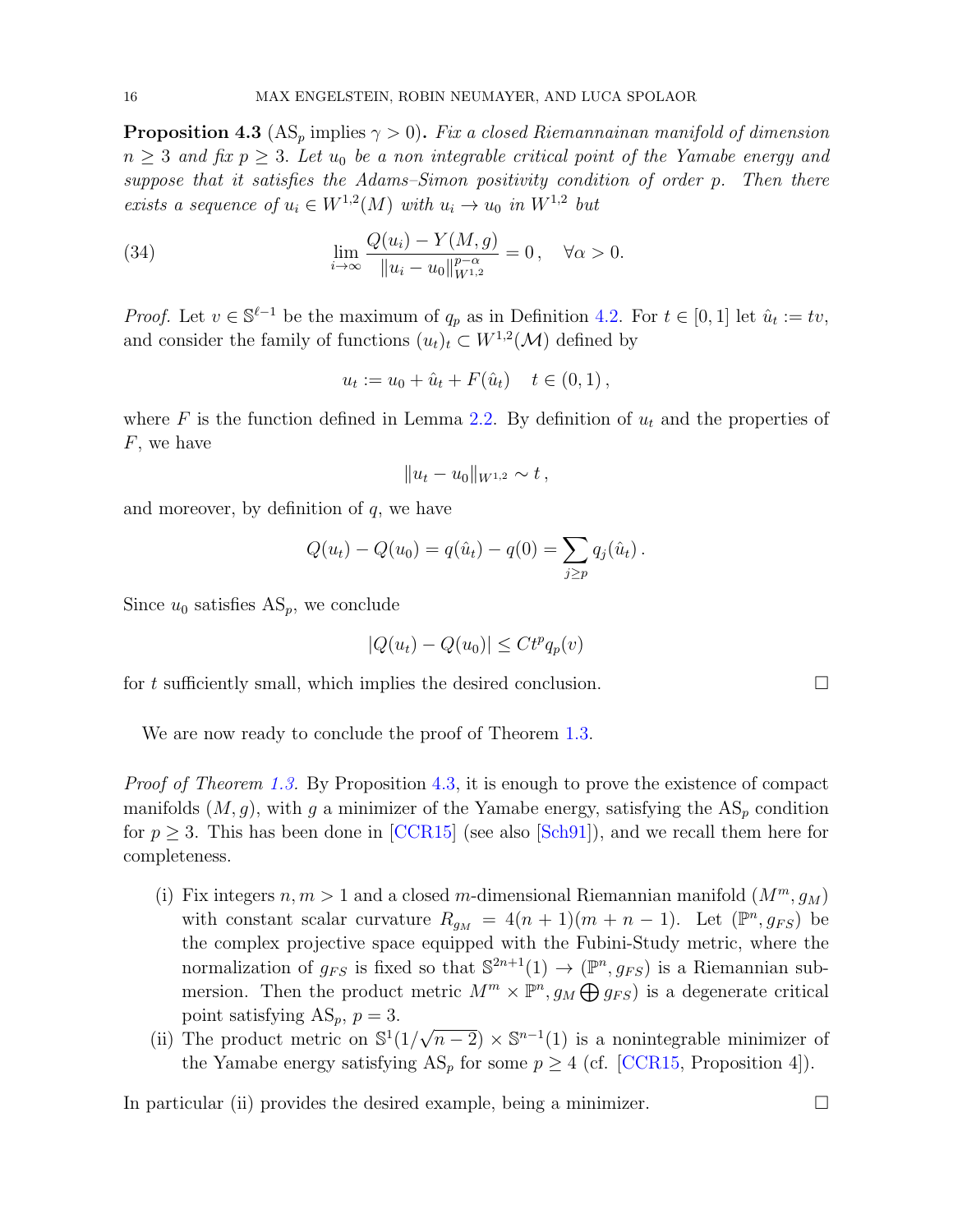#### QUANTITATIVE YAMABE 17

#### Appendix

<span id="page-16-0"></span>Appendix A. Proof of the Lyaponuv-Schmidt Reduction (Lemma [2.2\)](#page-8-0)

*Proof of Lemma [2.2.](#page-8-0)* Fix  $v \in \mathcal{M}_1$  and let  $K, K^{\perp}$  be as in the discussion preceding the statement of Lemma [2.2.](#page-8-0) We proceed in several steps.

Step 1: Defining the map F. We obtain the map F using the inverse function theorem in the following way. Let us consider the map  $\mathcal{N}: C^{2,\alpha}\cap\mathcal{B}\to C^{0,\alpha}(M)\cap T_v\mathcal{B}$  defined by

$$
\mathcal{N}(w) = \pi_K(w - v) + \pi_{K^{\perp}} \nabla_{\mathcal{B}} Q(w).
$$

This map satisfies  $\mathcal{N}(v) = 0$  and, if  $w_t$  is smooth curve in  $C^{2,\alpha} \cap \mathcal{B}$  with  $w_0 = v$  and  $\partial_t|_{t=0}w_t=\zeta$ , then

<span id="page-16-1"></span>(35) 
$$
\nabla_{\mathcal{B}}\mathcal{N}(v)[\zeta] = \frac{d}{dt}|_{t=0}\mathcal{N}(w_t) = \pi_K\zeta + \pi_{K^\perp}\nabla_{\mathcal{B}}^2Q(v)[\zeta, -] = \pi_K\zeta + \nabla_{\mathcal{B}}^2Q(v)[\zeta, -].
$$

Note that this is well defined for any  $\zeta \in C^{2,\alpha}(M) \cap T_v\mathcal{B}$  The last identity follows because  $\nabla^2_{\mathcal{B}}Q(v)[\zeta] \in K^{\perp}$  for any  $\zeta \in W^{1,2}(M) \cap T_v\mathcal{B}$ ; indeed, for any  $\varphi \in K$  we have  $0 =$  $\langle \nabla_B^2 Q(v)[\varphi], \zeta \rangle_{L^2} = \langle \varphi, \nabla_B^2 Q(v)[\zeta] \rangle_{L^2}.$ 

In particular, [\(35\)](#page-16-1) shows that the kernel of  $\nabla_B \mathcal{N}(v)$  is trivial, because for any  $\zeta \neq 0$ , either  $\pi_K \zeta \neq 0$  or  $\zeta \in K^{\perp}$ , and thus  $\nabla_B^2 Q(v)[\zeta, -]$  is non-vanishing by definition.

Furthermore, because the operator  $\zeta \mapsto L\zeta := \nabla^2_{\mathcal{B}}Q(v)[\zeta, -]$  is uniformly elliptic, Schauder estimates ensure that  $\nabla_{\mathcal{B}}\mathcal{N}(v)$  is an isomorphism from  $C^{2,\alpha}(M) \cap T_v\mathcal{B}$  to  $C^{0,\alpha}(M)\cap T_v\mathcal{B}$ . Thus, we may apply the inverse function theorem to obtain an inverse  $\mathcal{N}^{-1}$ defined on an open neighborhood  $\hat{U}\subset C^{0,\alpha}(M)\cap T_v\mathcal{B}$  containing 0. Set  $U=K\cap \hat{U}\subset K$ and define the map  $F: U \to K^{\perp}$  by

$$
F(\varphi) = \pi_{K^{\perp}}(\mathcal{N}^{-1}(\varphi) - v).
$$

Step 2: Basic observations about the map  $F$ . Let us make some initial observations that will be useful for proving the claimed properties of F. For any  $\varphi \in U$ , from the definition of  $\mathcal N$  we have

<span id="page-16-2"></span>(36)  
\n
$$
\varphi = \mathcal{N}(\mathcal{N}^{-1}(\varphi))
$$
\n
$$
= \pi_K(\mathcal{N}^{-1}(\varphi) - v) + \pi_{K^{\perp}} \nabla_{\mathcal{B}} Q(\mathcal{N}^{-1}(\varphi)).
$$

(Recall that the image of  $\mathcal{N}^{-1}$  is contained in  $C^{2,\alpha}(M) \cap \mathcal{B}$  so [\(36\)](#page-16-2) makes sense).

Taking  $\pi_K$  of both sides of [\(36\)](#page-16-2), we see that  $\varphi = \pi_K(\mathcal{N}^{-1}(\varphi) - v)$ . So, along with the definition of  $F$ , this implies that

<span id="page-16-3"></span>(37) 
$$
\mathcal{N}^{-1}(\varphi) = \varphi + F(\varphi) + v \quad \text{for all } \varphi \in U.
$$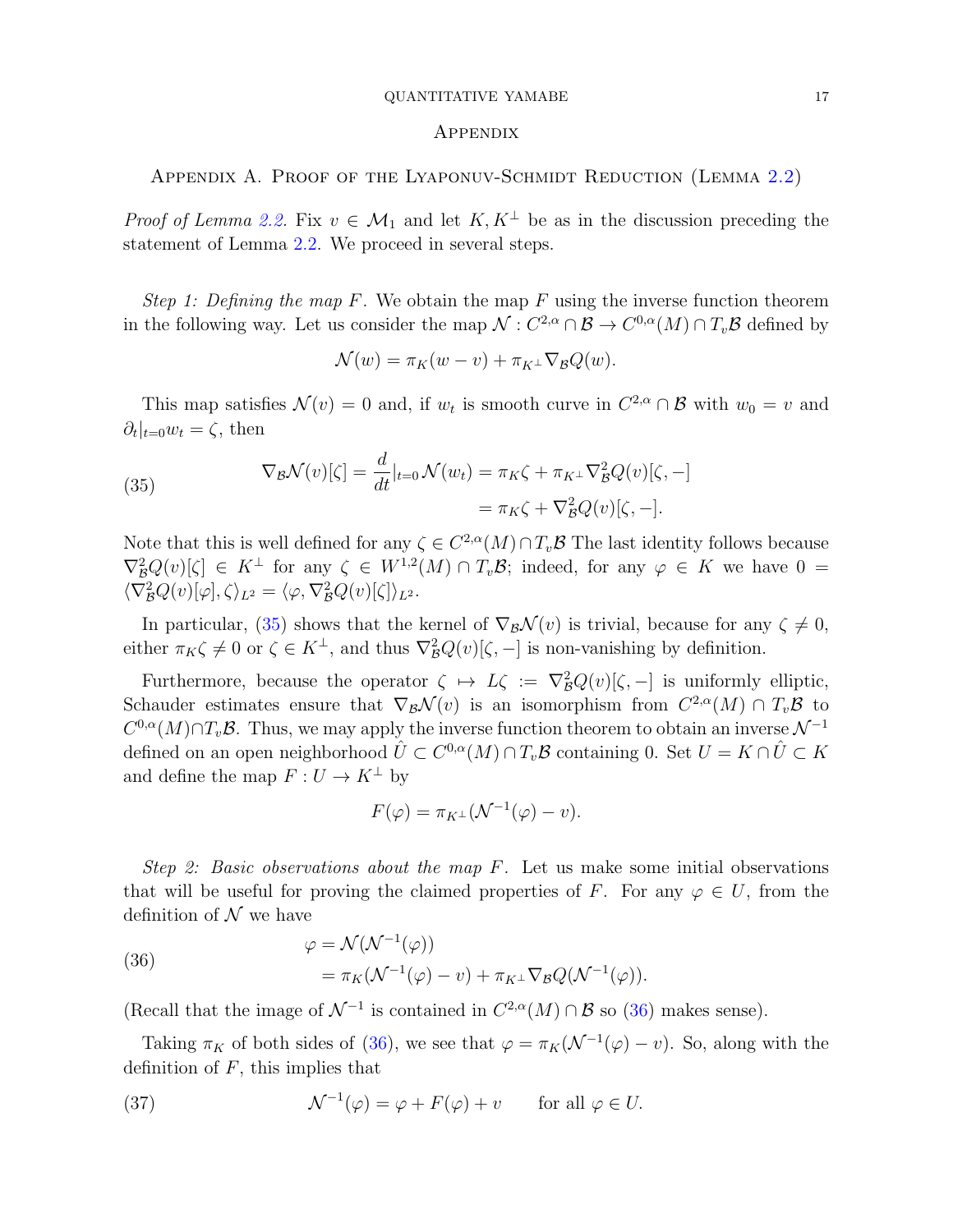Differentiating [\(37\)](#page-16-3), we find that for any  $\varphi \in U$  and  $\eta \in K$ , we have

<span id="page-17-0"></span>(38) 
$$
\pi_K \Gamma \nabla \mathcal{N}^{-1}(\varphi)[\eta] = \nabla F(\varphi)[\eta],
$$

$$
\pi_K \nabla \mathcal{N}^{-1}(\varphi)[\eta] = \eta.
$$

Notice that in [\(38\)](#page-17-0) we can write  $\nabla$  instead of  $\nabla_{\mathcal{B}}$ , since  $\varphi \in C^{2,\alpha}(M) \cap T_v\mathcal{B}$ . We will do this several time in what follows.

Step 3: Verifying properties of F. We now check that this map F satisfies the desired properties in the statement of Lemma [2.2.](#page-8-0) It is clear that  $F(0) = 0$  since  $\mathcal{N}(0) = 0$ . To see that  $\nabla F(0) = 0$ , we appeal to [\(38\)](#page-17-0) with  $\varphi = 0$  and see that it suffices to show that  $\pi_{K^{\perp}}\nabla \mathcal{N}^{-1}(0)[\eta] = 0$  for any  $\eta \in K$ . And indeed, by [\(35\)](#page-16-1), we see that  $\nabla_{\mathcal{B}}\mathcal{N}(v)$  maps K to K and that  $\nabla_{\mathcal{B}}\mathcal{N}(v)|_K = (\nabla \mathcal{N}^{-1}(0))^{-1}|_K = \text{Id}$ . Thus  $\nabla F(0) = 0$ .

Next, we prove property [\(1\)](#page-8-1). First note that N is analytic in  $w \in \mathcal{B}$  as long as  $w \mapsto Q(w)$  is analytic in  $w \in \mathcal{B}$  First note that N is analytic in  $w \in \mathcal{B}$  in the sense of [\[Zei86,](#page-21-9) Definition 8.8] because  $\pi_K, \pi_{K^{\perp}}$  are linear and  $w \mapsto Q(w)$  is analytic in  $w \in \mathcal{B}$ ; see [\[CCR15,](#page-19-4) Lemma 6]. It then follows by the inverse function theorem that  $F$ , and therefore q, are analytic functions over  $K \cong \mathbb{R}^{\ell}$  (see [\[Zei86,](#page-21-9) Theorem 4.H]).

To see [\(16\)](#page-8-6), recall [\(37\)](#page-16-3), that  $\mathcal{N}^{-1}(\varphi) = v + \varphi + F(\varphi)$ . But we know that the domain of N is  $\mathcal{B} \cap C^{2,\alpha}(M)$  so it must be that the range of  $\mathcal{N}^{-1}$  is contained in  $\mathcal{B}$ .

The first equality in [\(17\)](#page-8-3) follows directly from taking  $\pi_{K^{\perp}}$  of both sides of [\(36\)](#page-16-2) and recalling [\(37\)](#page-16-3). To see the second equality in [\(17\)](#page-8-3), by the chain rule for any  $\varphi \in U$  and  $\eta \in K$  we have

$$
\frac{d}{dt}q(\varphi + t\eta)|_{t=0} = \langle \nabla q(\varphi), \eta \rangle = \nabla_{\mathcal{B}}Q(v + \varphi + F(\varphi))[\eta + \nabla F(\varphi)[\eta]]
$$

$$
= \nabla_{\mathcal{B}}Q(v + \varphi + F(\varphi))[\eta],
$$

with the latter term vanishing in the second equality because  $\nabla F(\varphi)[\eta] \in K^{\perp}$  by [\(38\)](#page-17-0).

To see property [\(2\)](#page-8-4), note that U contains a  $C^{0,\alpha}$  ball of radius  $\epsilon$  in K for  $\epsilon$  sufficiently small. Since all norms are equivalent in the finite dimensional space  $K$ , we see that  $U$ contains an  $L^2$  ball of radius  $\epsilon'$  in K for some  $\epsilon'$  depending on  $\epsilon$ . Now, since the  $L^2$  norm is nonincreasing under the  $L^2$  projection  $\pi_K$ , we have

$$
\|\pi_K(u-v)\|_{L^2(M)} \le \|u-v\|_{L^2(M)} \le \|u-v\|_{W^{1,2}(M)}.
$$

So, provided  $\delta \leq \epsilon'$ , we have that the first claim of property [\(2\)](#page-8-4) holds. Next, basic elliptic regularity estimates show that if  $u \in \mathcal{CSC}_1 \cap \mathcal{B}(v, \delta)$ , we may take  $||u - v||_{C^{2,\alpha}(M)}$  as small as desired by choosing  $\delta$  to be sufficiently small; in particular, for  $\delta$  sufficiently small,  $u-v$ is contained in the neighborhood in which the map  $\mathcal N$  is invertible. So, letting  $w = u - v$ .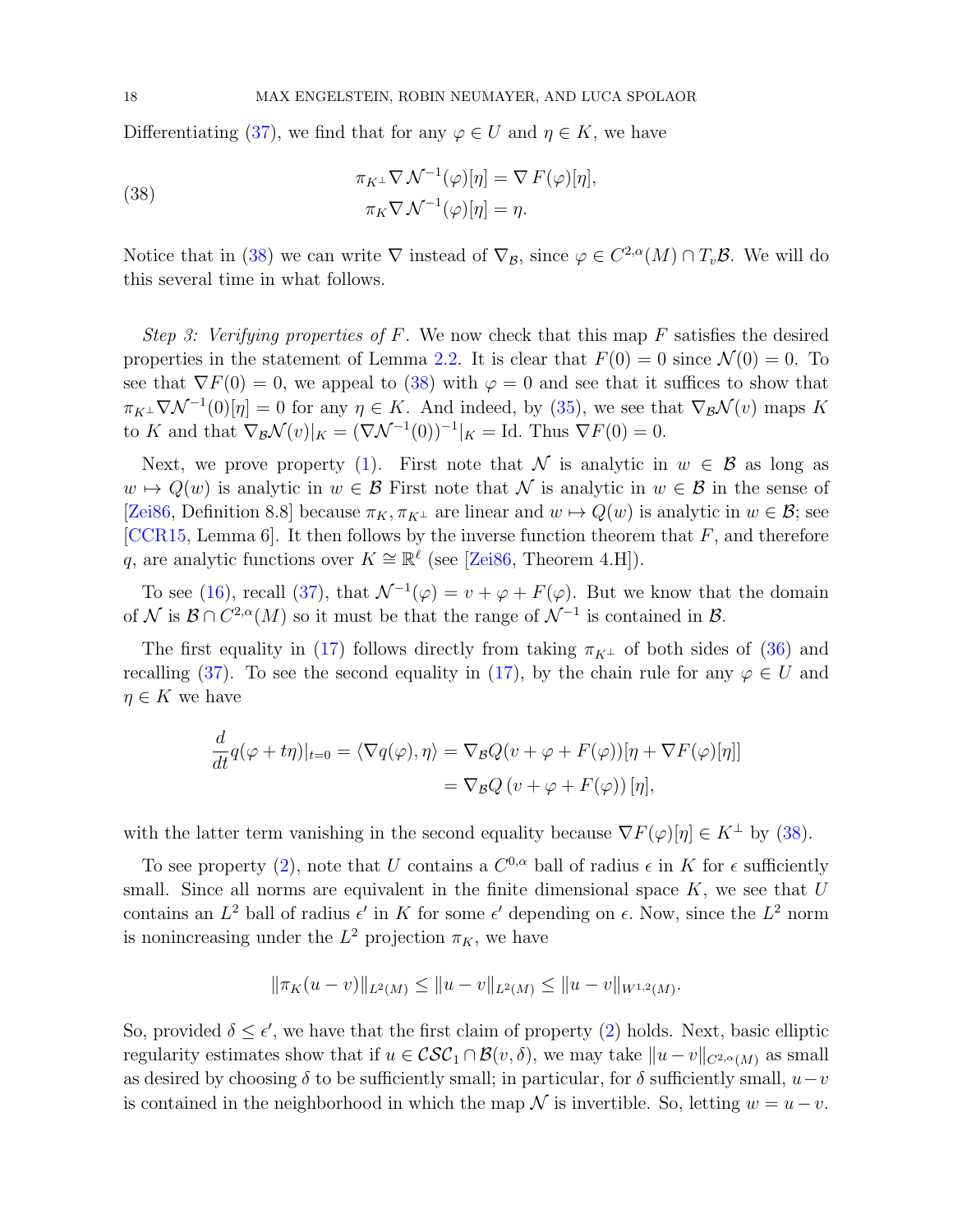we have

$$
u = \mathcal{N}^{-1}(\mathcal{N}u) = \mathcal{N}^{-1}(\pi_K w + \pi_{K^{\perp}} \nabla_{\mathcal{B}} Q(u))
$$
  
=  $\mathcal{N}^{-1}(\pi_K w)$   
=  $v + \pi_K w + F(\pi_K w)$ ,

where we have used  $(37)$  in the final equality. This proves  $(18)$ .

Now we show property [\(3\)](#page-8-5). To verify the estimate [\(19\)](#page-8-7), we first apply Schauder estimates to find

<span id="page-18-0"></span>(39) 
$$
\|\nabla F(\varphi)[\eta]\|_{C^{2,\alpha}(M)} \leq C \left\|\nabla_{\mathcal{B}}^2 Q(v)[\nabla F(\varphi)[\eta]]\right\|_{C^{0,\alpha}(M)}.
$$

From the second identity in [\(38\)](#page-17-0), we find that

<span id="page-18-1"></span>(40) 
$$
\nabla_{\mathcal{B}}^2 Q(v) \left[ \nabla F(\varphi)[\eta] \right] = \nabla_{\mathcal{B}}^2 Q(v) \left[ \pi_{K^{\perp}} \nabla \mathcal{N}^{-1}(\varphi)[\eta] \right] = \pi_{K^{\perp}} \nabla_{\mathcal{B}}^2 Q(v) \left[ \nabla \mathcal{N}^{-1}(\varphi)[\eta] \right].
$$

The second equality follows because  $\nabla^2_{\mathcal{B}}Q(v)$  commutes with  $\pi_{K^{\perp}}$ . The reason for this is, as we've seen above, that  $\nabla^2_{\mathcal{B}}Q(v)[w] \in K^{\perp}$  for any  $w \in W^{1,2}(M)$ .

<span id="page-18-3"></span>So, from  $(39)$  and  $(40)$ , we find that

(41) 
$$
\|\nabla F(\varphi)[\eta]\|_{C^{2,\alpha}(M)} \le \left\|\pi_{K^{\perp}}\nabla^2 Q(v)\left[\nabla \mathcal{N}^{-1}(\varphi)[\eta]\right]\right\|_{C^{0,\alpha}(M)}
$$

Next, we claim that

(42) 
$$
\left\|\pi_{K^{\perp}}\nabla^2 Q(v)\left[\nabla \mathcal{N}^{-1}(\varphi)[\eta]\right]\right\|_{C^{0,\alpha}(M)} \leq \epsilon \|\nabla \mathcal{N}^{-1}(\varphi)[\eta]\|_{C^{2,\alpha}},
$$

To this end, we first note that differentiating [\(36\)](#page-16-2) in the direction  $\eta \in K$ , we have

<span id="page-18-2"></span>
$$
\eta = \pi_K \nabla \mathcal{N}^{-1}(\varphi)[\eta] + \pi_{K^{\perp}} \nabla^2 Q(\mathcal{N}^{-1}(\varphi))[\nabla \mathcal{N}^{-1}(\varphi)[\eta]].
$$

So, by taking  $\pi_{K^{\perp}}$  of both sides, we determine that

(43) 
$$
\pi_{K^{\perp}} \nabla^2 Q(\mathcal{N}^{-1}(\varphi))[\nabla \mathcal{N}^{-1}(\varphi)[\eta]] = 0.
$$

So, we can write

$$
\|\pi_{K^{\perp}}\nabla^2 Q(v)[\nabla \mathcal{N}^{-1}(\varphi)[\eta]]\|_{C^{0,\alpha}}
$$
  
=\|\pi\_{K^{\perp}}((\nabla^2 Q(v)-\nabla^2 Q(\mathcal{N}^{-1}(\varphi)))[\nabla \mathcal{N}^{-1}(\varphi)[\eta]])\|\_{C^{0,\alpha}}  
\leq \epsilon \|\nabla \mathcal{N}^{-1}(\varphi)[\eta]\|\_{C^{2,\alpha}}.

The final inequality follows because Lemma [2.1](#page-5-4) implies that, for a modulus of continuity,  $\omega$  (which may change from line to line):

(44) 
$$
\| (\nabla^2 Q(v) - \nabla^2 Q(\mathcal{N}^{-1}(\varphi))) \|_{C^{2,\alpha} \to C^{0,\alpha}} \leq \omega (\|v - \mathcal{N}^{-1} \varphi\|_{C^{2,\alpha}})
$$

$$
\leq \omega (\|\varphi\|_{C^{0,\alpha}}) \leq \tilde{\omega}(\|\varphi\|_{W^{1,2}}).
$$

The penultimate inequality follows by the continuity of  $\mathcal{N}^{-1}$  from  $C^{0,\alpha} \to C^{2,\alpha}$ . The last inequality follows provided that  $\|\varphi\|_{W^{1,2}}$  is sufficiently small (recall that  $\varphi \in K$  and all the norms are equivalent on  $K$ ). This establishes [\(42\)](#page-18-2).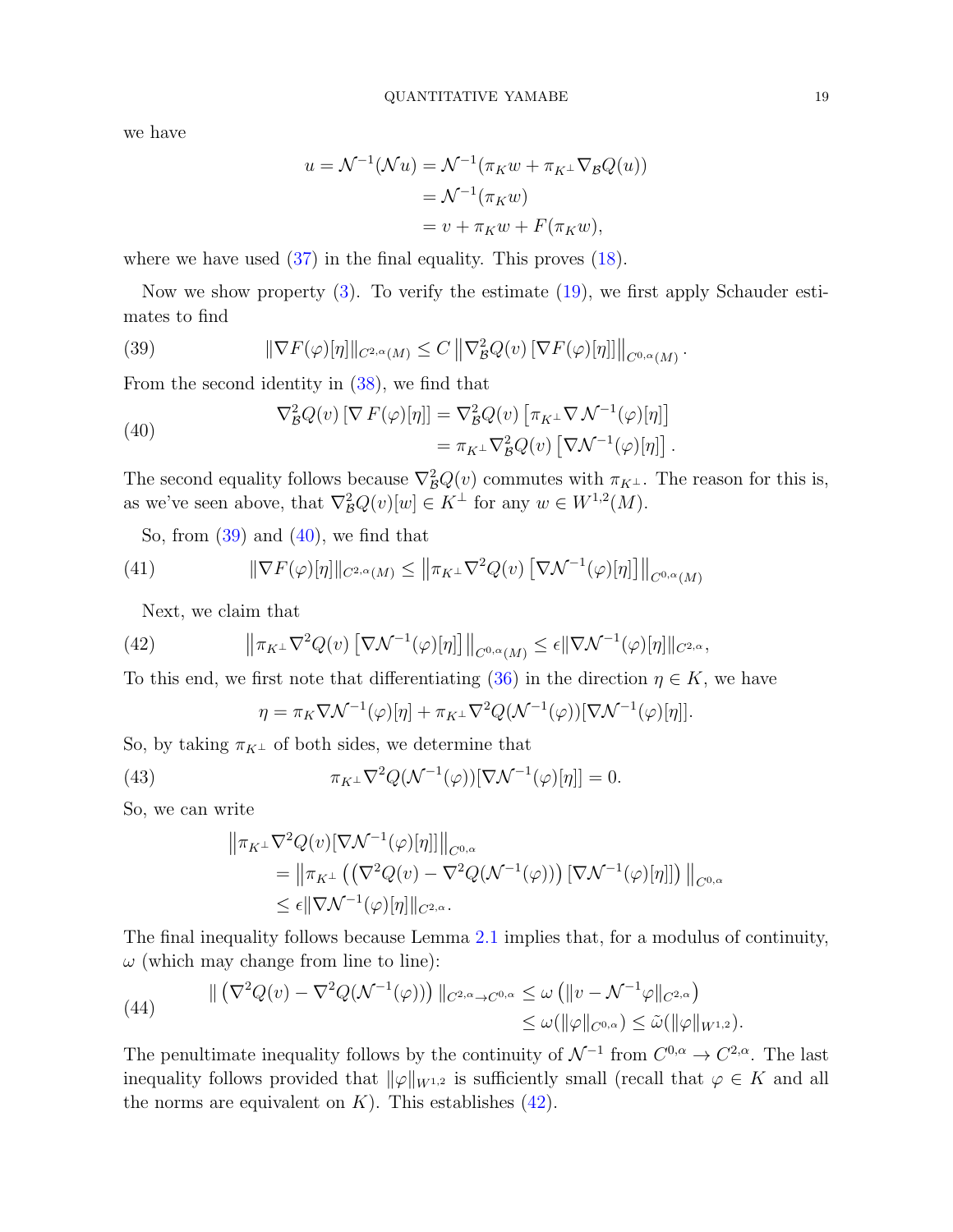Thus far, from  $(41)$  and  $(42)$ , we have shown that

$$
\|\nabla F(\varphi)[\eta]\|_{C^{2,\alpha}(M)} \leq \epsilon \|\nabla \mathcal{N}^{-1}(\varphi)[\eta]\|_{C^{2,\alpha}}
$$

Now, writing  $\nabla \mathcal{N}^{-1}(\varphi)[\eta] = \eta + \nabla F(\varphi)[\eta]$  by [\(37\)](#page-16-3), we see that

$$
\|\nabla F(\varphi)[\eta]\|_{C^{2,\alpha}(M)} \leq \epsilon (\|\eta\|_{C^{2,\alpha}} + \|\nabla F(\varphi)[\eta]\|_{C^{2,\alpha}}).
$$

Absorbing the second term into the left-hand side, and recalling that all norms are equiv-alent on K, we establish [\(19\)](#page-8-7). This concludes the proof of the lemma.

### **REFERENCES**

- <span id="page-19-8"></span>[And05] M. T. Anderson, On uniqueness and differentiability in the space of Yamabe metrics, Communications in Contemporary Mathematics 07 (2005), no. 03, 299–310.
- <span id="page-19-15"></span>[AS88] D. Adams and L. Simon, Rates of asymptotic convergence near isolated singularities of geometric extrema, Indiana Univ. Math. J. 37 (1988), no. 2, 225–254. MR 963501
- <span id="page-19-0"></span>[Aub76a] T. Aubin, Equations différentielles non linéaires et problème de Yamabe concernant la courbure scalaire, J. Math. Pures Appl. (9) 55 (1976), no. 3, 269–296. MR 431287
- <span id="page-19-1"></span>[Aub76b] T. Aubin, *Problèmes isopérimétriques et espaces de Sobolev*, J. Differential Geometry 11 (1976), no. 4, 573–598. MR 448404
- <span id="page-19-6"></span>[BDF17] V. Bögelein, F. Duzaar, and N. Fusco, A quantitative isoperimetric inequality on the sphere, Adv. Calc. Var. 10 (2017), no. 3, 223–265. MR 3667048
- <span id="page-19-7"></span>[BDS15] V. Bögelein, F. Duzaar, and C. Scheven, A sharp quantitative isoperimetric inequality in hyperbolic n-space, Calc. Var. Partial Differential Equations 54 (2015), no. 4, 3967–4017. MR 3426101
- <span id="page-19-3"></span>[BE91] G. Bianchi and H. Egnell, A note on the Sobolev inequality, J. Funct. Anal. 100 (1991), no. 1, 18–24. MR 1124290
- <span id="page-19-2"></span>[BL85] H. Brezis and E. H. Lieb, Sobolev inequalities with remainder terms, J. Funct. Anal. 62 (1985), no. 1, 73–86. MR 790771
- <span id="page-19-11"></span>[BM01] M. Berti and A. Malchiodi, Non-compactness and multiplicity results for the Yamabe problem on  $S<sup>n</sup>$ , J. Funct. Anal. **180** (2001), no. 1, 210–241. MR 1814428
- <span id="page-19-10"></span>[BM09] S. Brendle and F. C. Marques, Blow-up phenomena for the Yamabe equation. II, J. Differential Geom. 81 (2009), no. 2, 225–250. MR 2472174
- <span id="page-19-14"></span>[BM11] S. Brendle and F. C. Marques, Recent progress on the Yamabe problem, Surveys in geometric analysis and relativity, Adv. Lect. Math. (ALM), vol. 20, Int. Press, Somerville, MA, 2011, pp. 29–47. MR 2906920
- <span id="page-19-12"></span>[Bre05] S. Brendle, Convergence of the Yamabe flow for arbitrary initial energy, J. Differential Geom. 69 (2005), no. 2, 217–278. MR 2168505
- <span id="page-19-13"></span>[Bre07] S. Brendle, *Convergence of the Yamabe flow in dimension 6 and higher*, Invent. Math. 170 (2007), no. 3, 541–576. MR 2357502
- <span id="page-19-9"></span>[Bre08] S. Brendle, Blow-up phenomena for the Yamabe equation, J. Amer. Math. Soc. 21 (2008), no. 4, 951–979. MR 2425176
- <span id="page-19-4"></span>[CCR15] A. Carlotto, O. Chodosh, and Y. A. Rubinstein, Slowly converging Yamabe flows, Geom. Topol. 19 (2015), no. 3, 1523–1568. MR 3352243
- <span id="page-19-5"></span>[CES19] O. Chodosh, M. Engelstein, and L. Spolaor, The Riemannian quantitative isoperimetric inequality.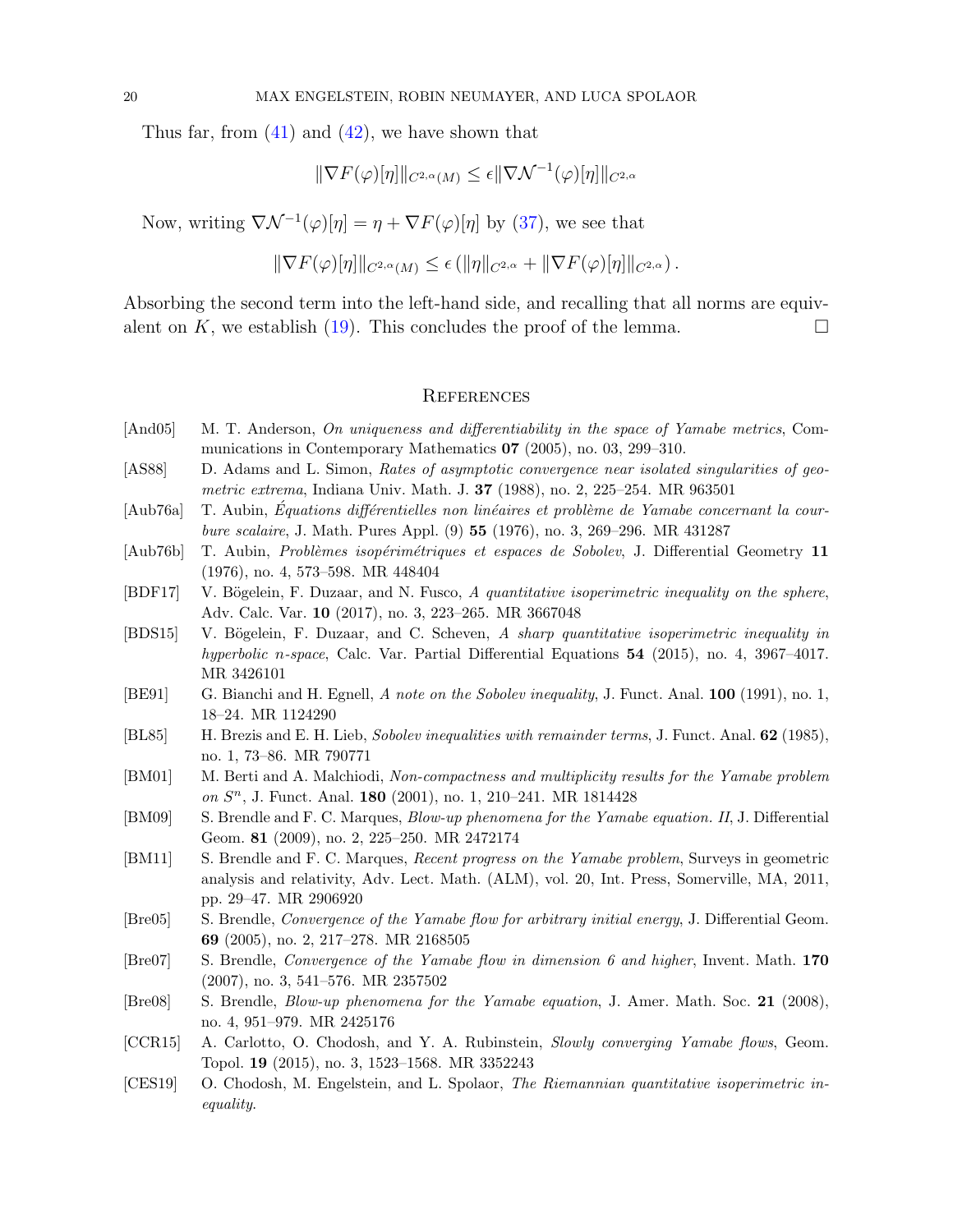- <span id="page-20-13"></span>[CFM18] G. Ciraolo, A. Figalli, and F. Maggi, A quantitative analysis of metrics on  $\mathbb{R}^n$  with almost constant positive scalar curvature, with applications to fast diffusion flows, Int. Math. Res. Not. IMRN (2018), no. 21, 6780–6797. MR 3873544
- <span id="page-20-5"></span>[CFMP09] A. Cianchi, N. Fusco, F. Maggi, and A. Pratelli, The sharp Sobolev inequality in quantitative form, J. Eur. Math. Soc. (JEMS) 11 (2009), no. 5, 1105–1139. MR 2538501
- <span id="page-20-4"></span>[CL12] M. Cicalese and G. P. Leonardi, A selection principle for the sharp quantitative isoperimetric inequality, Arch. Ration. Mech. Anal. **206** (2012), no. 2, 617–643. MR 2980529
- <span id="page-20-11"></span>[CM17] G. Ciraolo and F. Maggi, On the shape of compact hypersurfaces with almost-constant mean curvature, Comm. Pure Appl. Math. 70 (2017), no. 4, 665–716. MR 3628882
- <span id="page-20-21"></span>[DH05] O. Druet and E. Hebey, Elliptic equations of Yamabe type, IMRS Int. Math. Res. Surv. (2005), no. 1, 1–113. MR 2148873
- <span id="page-20-17"></span>[Dru04] O. Druet, Compactness for Yamabe metrics in low dimensions, Int. Math. Res. Not. (2004), no. 23, 1143–1191. MR 2041549
- <span id="page-20-20"></span>[Esc92a] J. F. Escobar, Conformal deformation of a Riemannian metric to a scalar flat metric with constant mean curvature on the boundary, Ann. of Math. (2) 136 (1992), no. 1, 1–50. MR 1173925
- <span id="page-20-19"></span>[Esc92b] J. F. Escobar, The Yamabe problem on manifolds with boundary, J. Differential Geom. 35 (1992), no. 1, 21–84. MR 1152225
- <span id="page-20-14"></span>[FG20] A. Figalli and F. Glaudo, On the sharp stability of critical points of the Sobolev inequality, Arch. Ration. Mech. Anal. 237 (2020), no. 1, 201–258. MR 4090466
- <span id="page-20-2"></span>[FMP08] N. Fusco, F. Maggi, and A. Pratelli, The sharp quantitative isoperimetric inequality, Ann. of Math. (2) 168 (2008), no. 3, 941–980. MR 2456887
- <span id="page-20-3"></span>[FMP10] A. Figalli, F. Maggi, and A. Pratelli, A mass transportation approach to quantitative isoperimetric inequalities, Invent. Math.  $182$  (2010), no. 1, 167–211. MR 2672283
- <span id="page-20-6"></span>[FMP13] A. Figalli, F. Maggi, and A. Pratelli, Sharp stability theorems for the anisotropic Sobolev and log-Sobolev inequalities on functions of bounded variation, Adv. Math. 242 (2013), 80–101. MR 3055988
- <span id="page-20-7"></span>[FN19] A. Figalli and R. Neumayer, *Gradient stability for the Sobolev inequality: the case*  $p \geq 2$ , J. Eur. Math. Soc. (JEMS) 21 (2019), no. 2, 319–354. MR 3896203
- <span id="page-20-15"></span>[Fus15] N. Fusco, The quantitative isoperimetric inequality and related topics, Bull. Math. Sci. 5 (2015), no. 3, 517–607. MR 3404715
- <span id="page-20-9"></span>[FZ20] A. Figalli and Y. R.-Y. Zhang, Sharp gradient stability for the Sobolev inequality.
- <span id="page-20-10"></span>[HS19] R. Hynd and F. Seuffert, On the symmetry and monotonicity of Morrey extremals, arXiv preprint arXiv:1912.11574 (2019).
- <span id="page-20-12"></span>[KM17] B. Krummel and F. Maggi, Isoperimetry with upper mean curvature bounds and sharp stability estimates, Calc. Var. Partial Differential Equations 56 (2017), no. 2, Paper No. 53, 43. MR 3627438
- <span id="page-20-18"></span>[KMS09] M. A. Khuri, F. C. Marques, and R. M. Schoen, A compactness theorem for the Yamabe problem, J. Differential Geom. 81 (2009), no. 1, 143–196. MR 2477893
- <span id="page-20-1"></span>[Lio84] P.-L. Lions, The concentration-compactness principle in the calculus of variations. the locally compact case, part 2, Annales de l'I.H.P. Analyse non linéaire 1 (1984), no. 4, 223–283 (en). MR 778974
- <span id="page-20-22"></span>[Loj65] S. Lojasiewicz, *Ensembles semi-analytiques*, IHES notes, 1965.
- <span id="page-20-0"></span>[LP87] J. M. Lee and T. H. Parker, *The Yamabe problem*, Bull. Amer. Math. Soc. (N.S.) 17 (1987), no. 1, 37–91. MR 888880
- <span id="page-20-16"></span>[LZ99] Y.Y. Li and M. Zhu, Yamabe type equations on three-dimensional Riemannian manifolds, Commun. Contemp. Math. 1 (1999), no. 1, 1–50. MR 1681811
- <span id="page-20-8"></span>[Neu20] R. Neumayer, A note on strong-form stability for the Sobolev inequality, Calc. Var. Partial Differential Equations 59 (2020), no. 1, Paper No. 25, 8. MR 4048334